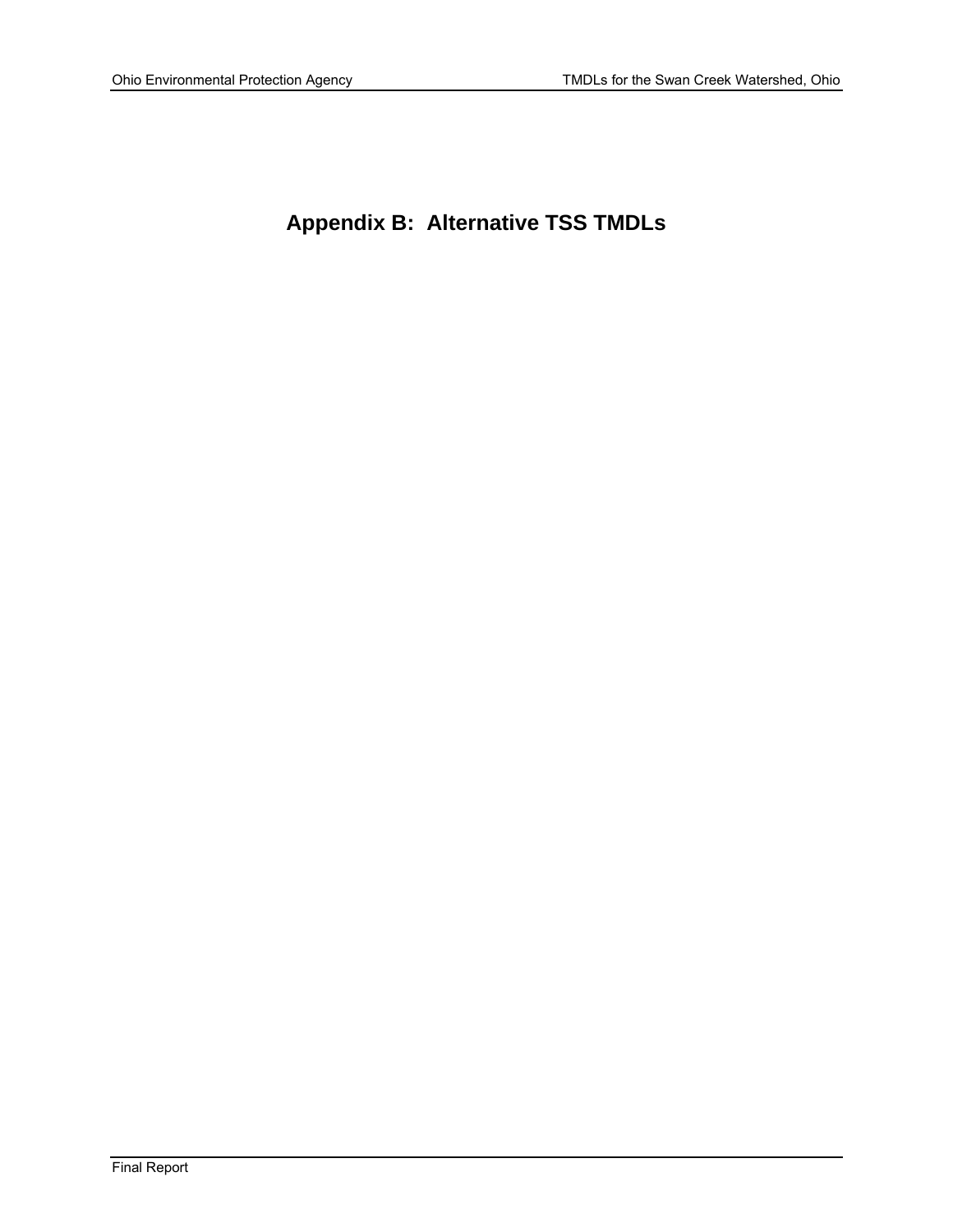# **[1: TSS at P11K01 (mg/L)] -vs- [1: Flow at P11K01- Swan Creek at RM 40.68 (cfs)]**

#### **1. Data Assessment and Trend Confirmation**



### **2. Load Exceedence Analysis**



| <b>Flow Exceedence</b><br>Ranges | 5-Sample<br><b>Distribution</b> | <b>Median Observed</b><br>Flow (cfs) | Allowable Load<br>(kg/day) | <b>Median Load</b><br>(kg/day) | <b>Estimated Reduction</b><br>(%) |
|----------------------------------|---------------------------------|--------------------------------------|----------------------------|--------------------------------|-----------------------------------|
| $0 - 10$                         |                                 | 28.00                                | 924.8                      | 195.1                          | 0.0%                              |
| $10 - 40$                        |                                 | 5.30                                 | 175.1                      | No Data                        | No Data                           |
| 40-60                            |                                 | 2.05                                 | 67.7                       | 85.9                           | 21.2%                             |
| 60-90                            |                                 | 0.80                                 | 26.4                       | 30.2                           | 12.6%                             |
| 90-100                           |                                 | 0.26                                 | 8.6                        | No Data                        | No Data                           |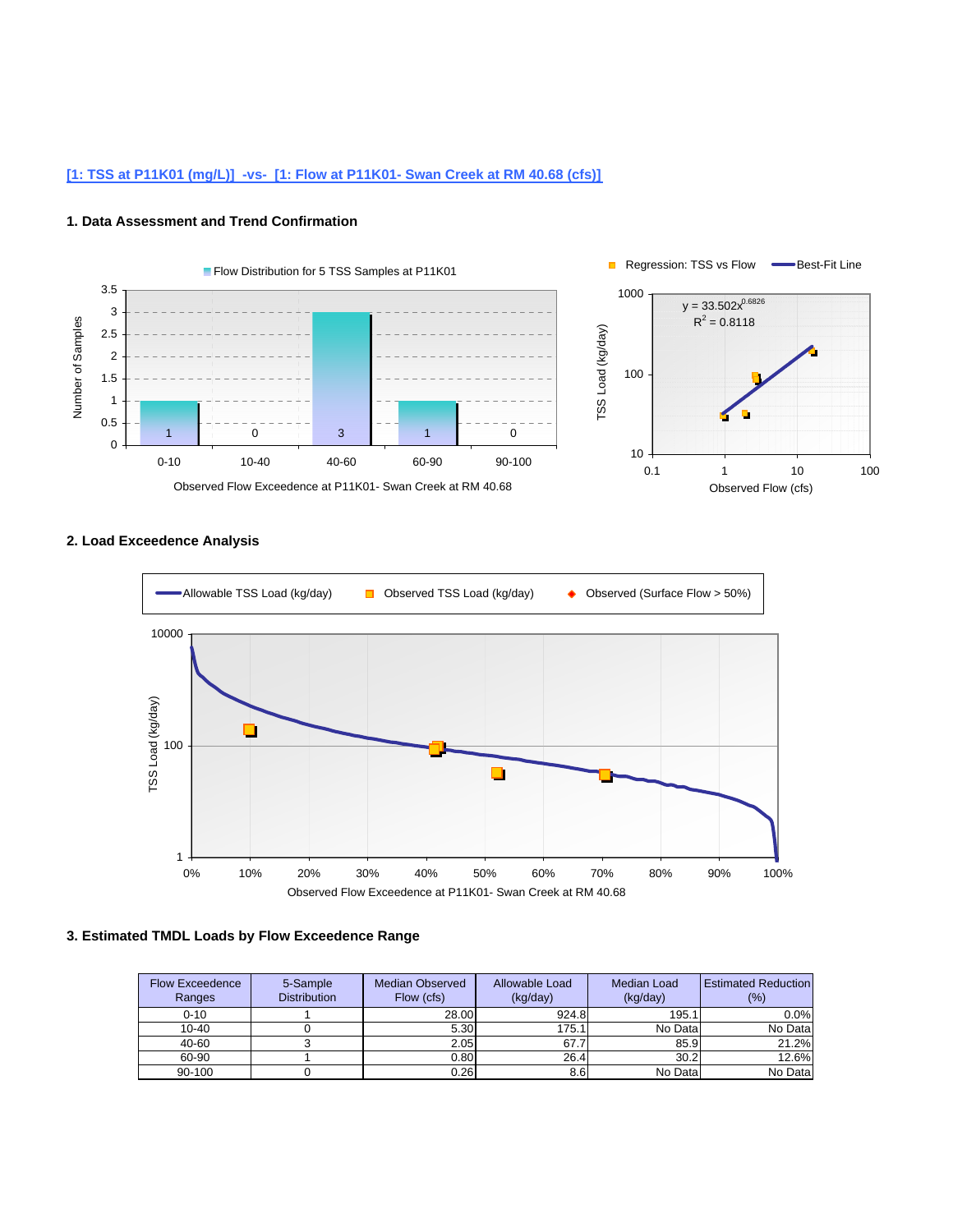# **[2: TSS at P11K02 (mg/L)] -vs- [2: Flow at P11K02- Swan Creek at RM 34.41 (cfs)]**

#### **1. Data Assessment and Trend Confirmation**



# **2. Load Exceedence Analysis**



| <b>Flow Exceedence</b><br>Ranges | 6-Sample<br><b>Distribution</b> | <b>Median Observed</b><br>Flow (cfs) | Allowable Load<br>(kg/day) | Median Load<br>(kg/day) | <b>Estimated Reduction</b><br>(%) |
|----------------------------------|---------------------------------|--------------------------------------|----------------------------|-------------------------|-----------------------------------|
| $0 - 10$                         |                                 | 54.51                                | 1800.3                     | 455.8                   | 0.0%                              |
| $10 - 40$                        |                                 | 10.32                                | 340.8                      | No Data                 | No Data                           |
| 40-60                            |                                 | 3.99                                 | 131.8                      | 69.5                    | 0.0%                              |
| 60-90                            |                                 | 1.56                                 | 51.4                       | 11.3                    | 0.0%                              |
| 90-100                           |                                 | 0.51                                 | 16.7                       | No Data                 | No Data                           |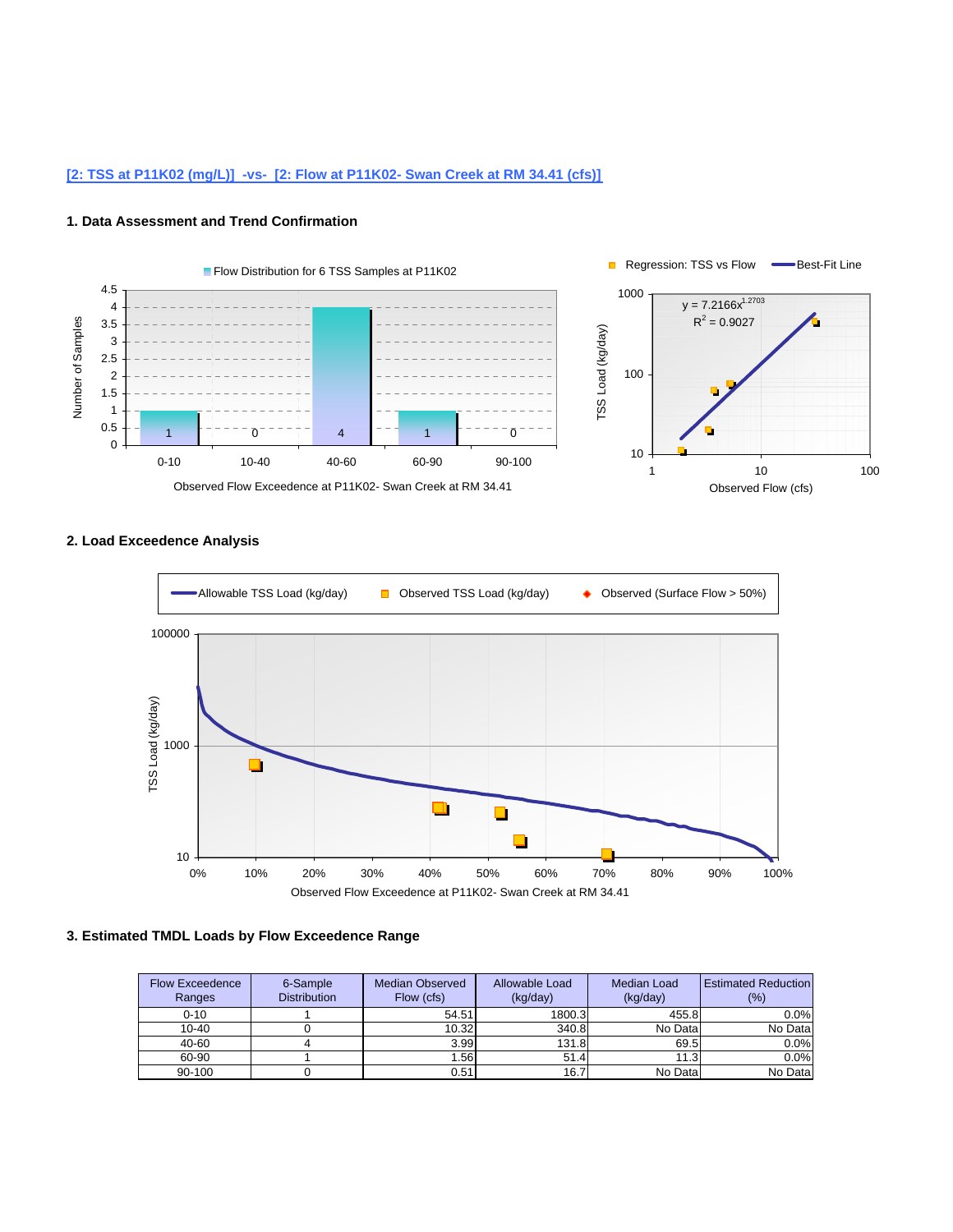# **[3: TSS at P11K03 (mg/L)] -vs- [3: Flow at P11K03- Swan Creek at RM 32.82 (cfs)]**

#### **1. Data Assessment and Trend Confirmation**



# **2. Load Exceedence Analysis**



| <b>Flow Exceedence</b><br>Ranges | 6-Sample<br><b>Distribution</b> | <b>Median Observed</b><br>Flow (cfs) | Allowable Load<br>(kg/day) | Median Load<br>(kg/day) | <b>Estimated Reduction</b><br>$(\% )$ |
|----------------------------------|---------------------------------|--------------------------------------|----------------------------|-------------------------|---------------------------------------|
| $0 - 10$                         |                                 | 95.95                                | 2934.3                     | No Data                 | No Data                               |
| $10 - 40$                        |                                 | 18.16                                | 555.4                      | 625.0                   | 11.1%                                 |
| 40-60                            |                                 | 7.02                                 | 214.8                      | 66.5                    | 0.0%                                  |
| 60-90                            |                                 | 2.74                                 | 83.8                       | 37.7                    | 0.0%                                  |
| 90-100                           |                                 | 0.89                                 | 27.2                       | No Data                 | No Data                               |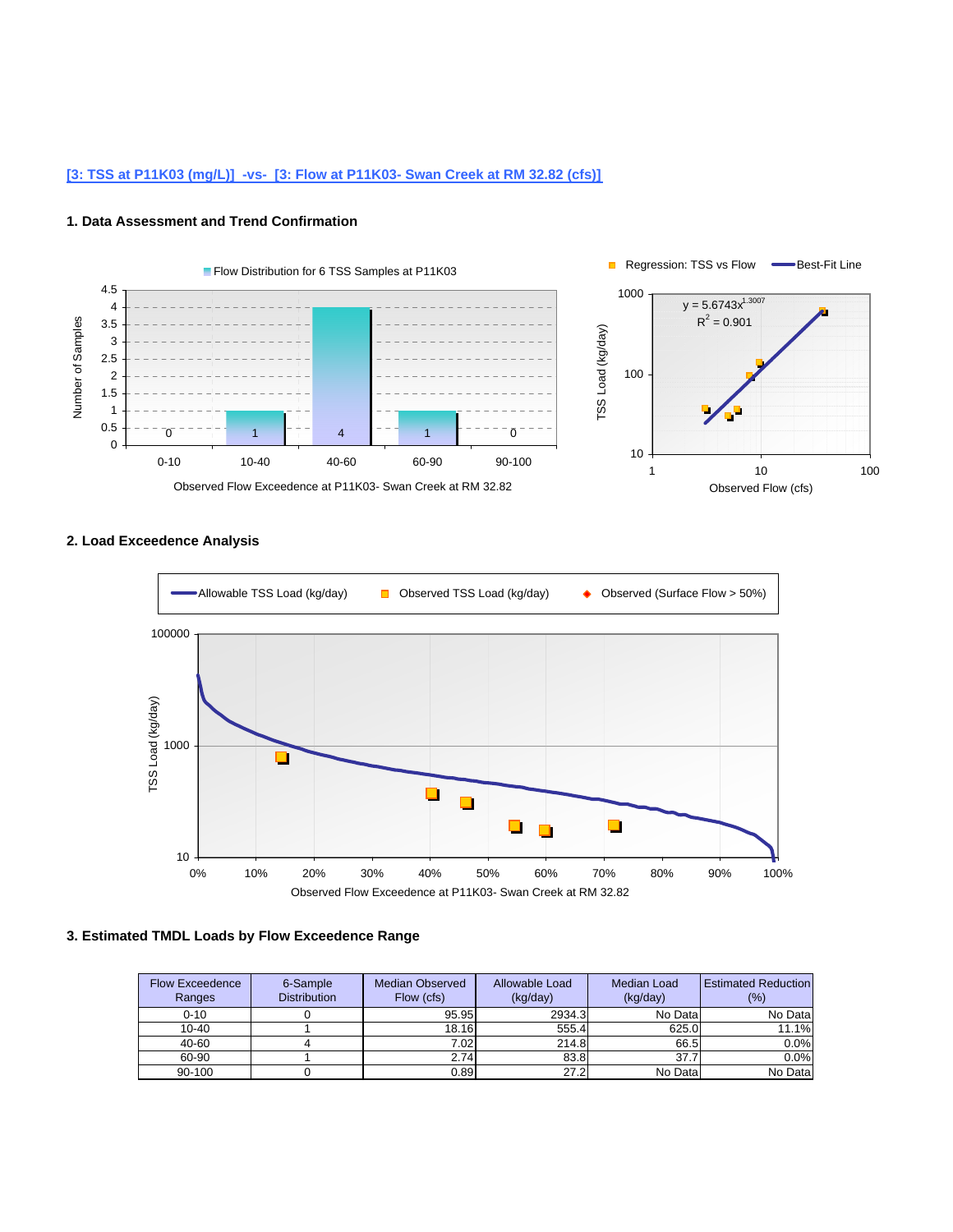# **[4: TSS at P11K04 (mg/L)] -vs- [4: Flow at P11K04- Swan Creek at RM 30.90 (cfs)]**

#### **1. Data Assessment and Trend Confirmation**



# **2. Load Exceedence Analysis**



| <b>Flow Exceedence</b><br>Ranges | 6-Sample<br><b>Distribution</b> | <b>Median Observed</b><br>Flow (cfs) | Allowable Load<br>(kg/day) | Median Load<br>(kg/day) | <b>Estimated Reduction</b><br>$(\% )$ |
|----------------------------------|---------------------------------|--------------------------------------|----------------------------|-------------------------|---------------------------------------|
| $0 - 10$                         |                                 | 105.28                               | 3219.7                     | No Data                 | No Data                               |
| $10 - 40$                        |                                 | 19.93                                | 609.4                      | 979.7                   | 37.8%                                 |
| 40-60                            |                                 | 7.71                                 | 235.7                      | 138.4                   | 0.0%                                  |
| 60-90                            |                                 | 3.01                                 | 92.0                       | 49.7                    | 0.0%                                  |
| 90-100                           |                                 | 0.98                                 | 29.9                       | No Data                 | No Data                               |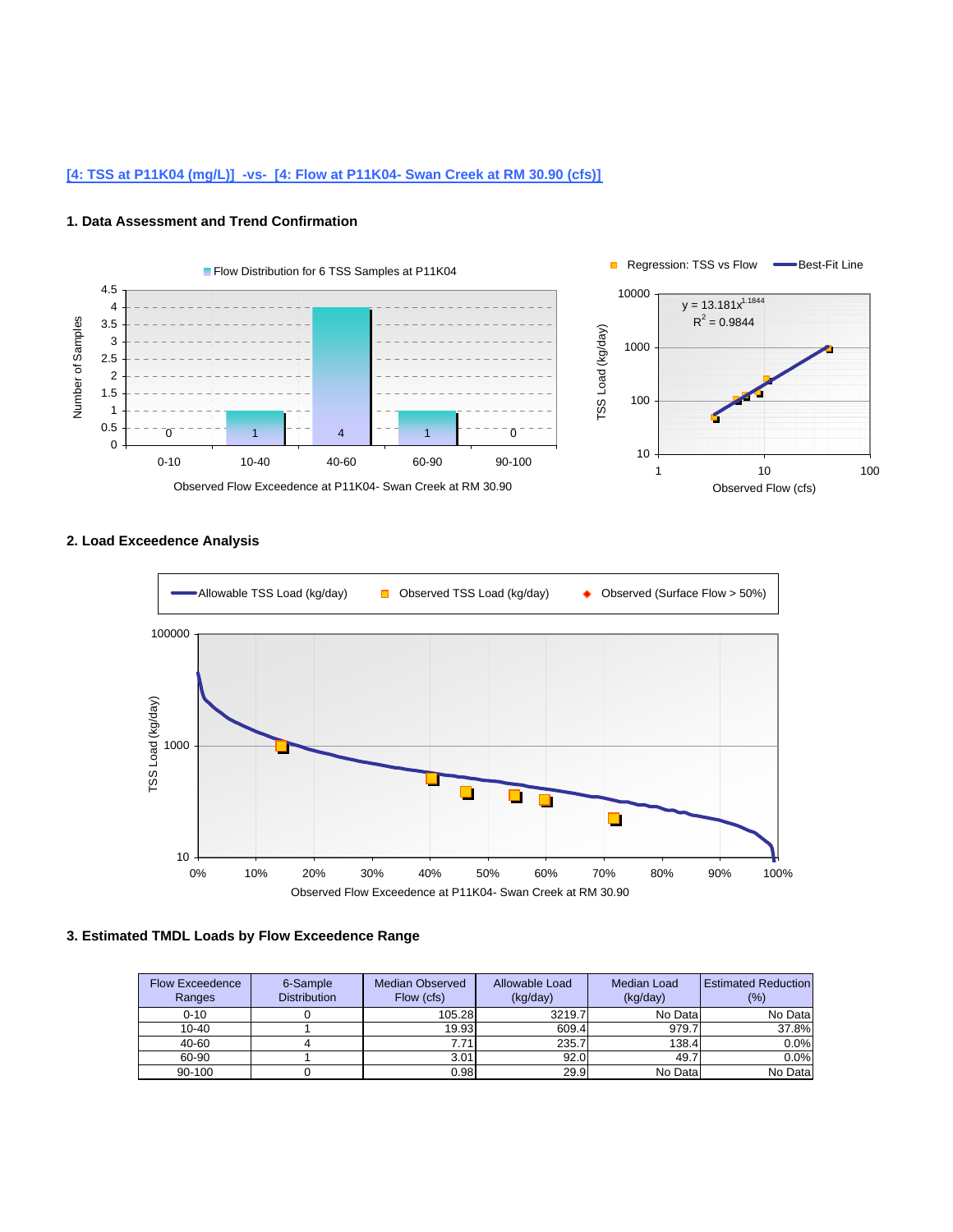# **[5: TSS at P11K08 (mg/L)] -vs- [5: Flow at P11K08- Fewless Creek at RM 1.80 (cfs)]**

#### **1. Data Assessment and Trend Confirmation**



# **2. Load Exceedence Analysis**



| <b>Flow Exceedence</b><br>Ranges | 6-Sample<br><b>Distribution</b> | <b>Median Observed</b><br>Flow (cfs) | Allowable Load<br>(kg/day) | Median Load<br>(kg/day) | <b>Estimated Reduction</b><br>$(\% )$ |
|----------------------------------|---------------------------------|--------------------------------------|----------------------------|-------------------------|---------------------------------------|
| $0 - 10$                         |                                 | 22.03                                | 727.5                      | 552.6                   | 0.0%                                  |
| $10 - 40$                        |                                 | 4.17                                 | 137.7                      | No Data                 | No Data                               |
| 40-60                            |                                 | 1.61                                 | 53.3                       | 100.4                   | 46.9%                                 |
| 60-90                            |                                 | 0.63                                 | 20.8                       | 80.5                    | 74.2%                                 |
| 90-100                           |                                 | 0.20                                 | 6.8                        | No Data                 | No Data                               |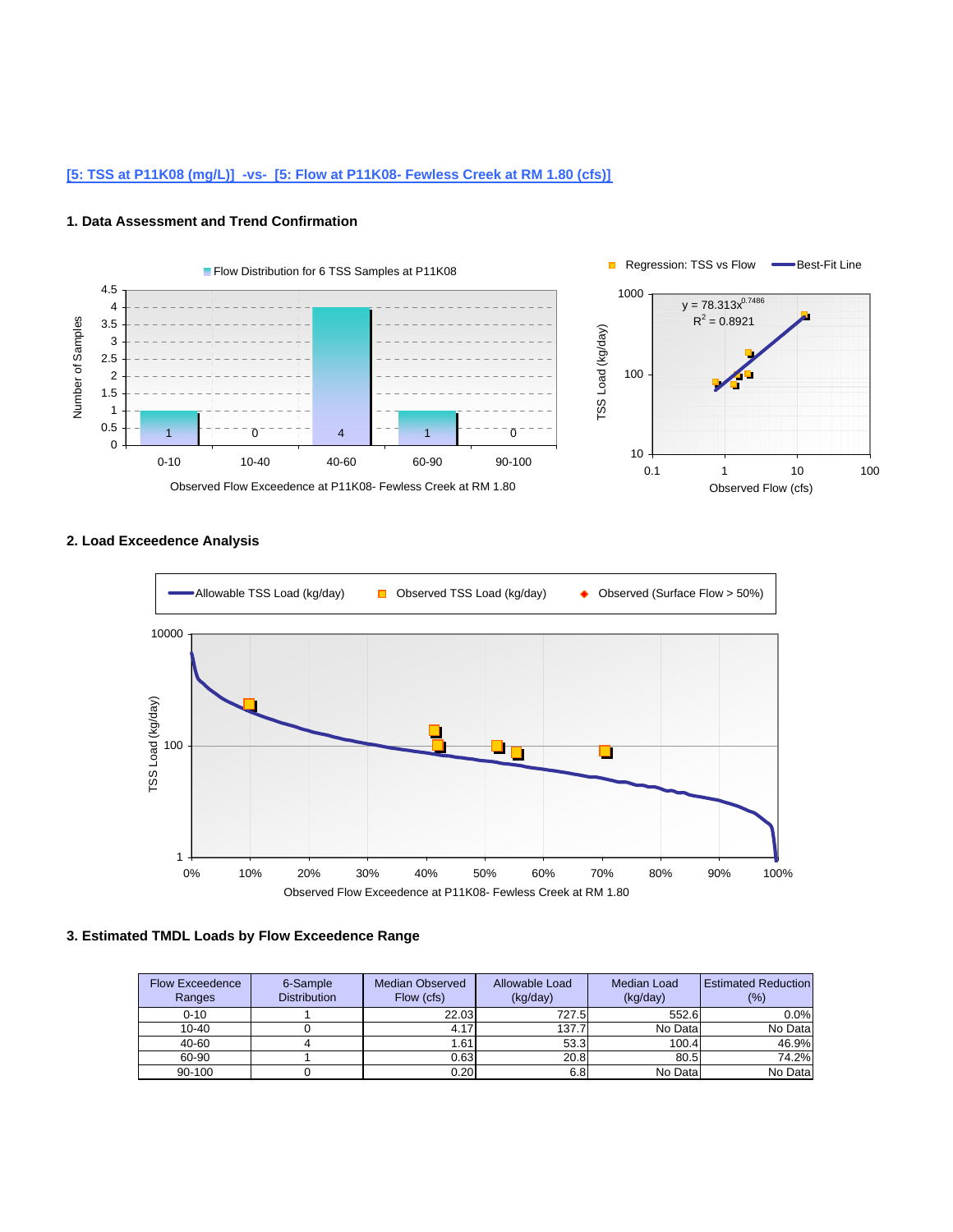# **[6: TSS at P11K14 (mg/L)] -vs- [6: Flow at P11K14- Ai Creek at RM 10.44 (cfs)]**

#### **1. Data Assessment and Trend Confirmation**



# **2. Load Exceedence Analysis**



| <b>Flow Exceedence</b><br>Ranges | 6-Sample<br><b>Distribution</b> | <b>Median Observed</b><br>Flow (cfs) | Allowable Load<br>(kg/day) | Median Load<br>(kg/day) | <b>Estimated Reduction</b><br>$(\% )$ |
|----------------------------------|---------------------------------|--------------------------------------|----------------------------|-------------------------|---------------------------------------|
| $0 - 10$                         |                                 | 25.39                                | 838.5                      | 88.5                    | 0.0%                                  |
| $10 - 40$                        |                                 | 4.81                                 | 158.7                      | No Data                 | No Data                               |
| 40-60                            |                                 | 1.86                                 | 61.4                       | 45.4                    | 0.0%                                  |
| 60-90                            |                                 | 0.73                                 | 24.0                       | 67.4                    | 64.5%                                 |
| 90-100                           |                                 | 0.24                                 | 7.8                        | No Data                 | No Data                               |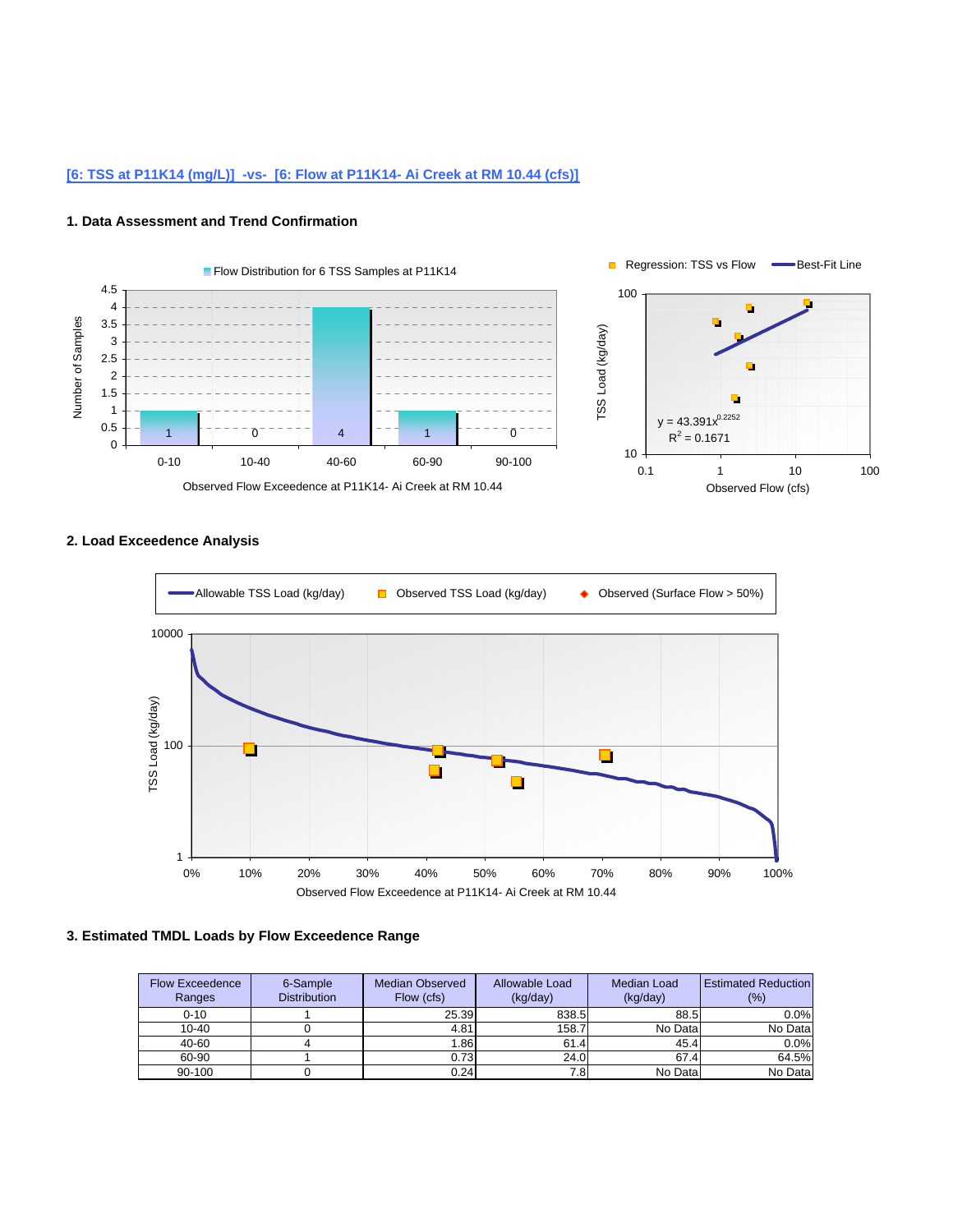# **[7: TSS at P11K15 (mg/L)] -vs- [7: Flow at P11K15- Ai Creek at RM 8.29 (cfs)]**

#### **1. Data Assessment and Trend Confirmation**



# **2. Load Exceedence Analysis**



| <b>Flow Exceedence</b><br>Ranges | 6-Sample<br><b>Distribution</b> | <b>Median Observed</b><br>Flow (cfs) | Allowable Load<br>(kg/day) | <b>Median Load</b><br>(kg/day) | <b>Estimated Reduction</b><br>$(\% )$ |
|----------------------------------|---------------------------------|--------------------------------------|----------------------------|--------------------------------|---------------------------------------|
| $0 - 10$                         |                                 | 46.67                                | 1541.3                     | 520.3                          | 0.0%                                  |
| $10 - 40$                        |                                 | 8.83                                 | 291.8                      | No Data                        | No Data                               |
| 40-60                            |                                 | 3.42                                 | 112.8                      | 87.3                           | 0.0%                                  |
| 60-90                            |                                 | 1.33                                 | 44.0                       | 46.5                           | 5.3%                                  |
| 90-100                           |                                 | 0.43                                 | 14.3                       | No Data                        | No Data                               |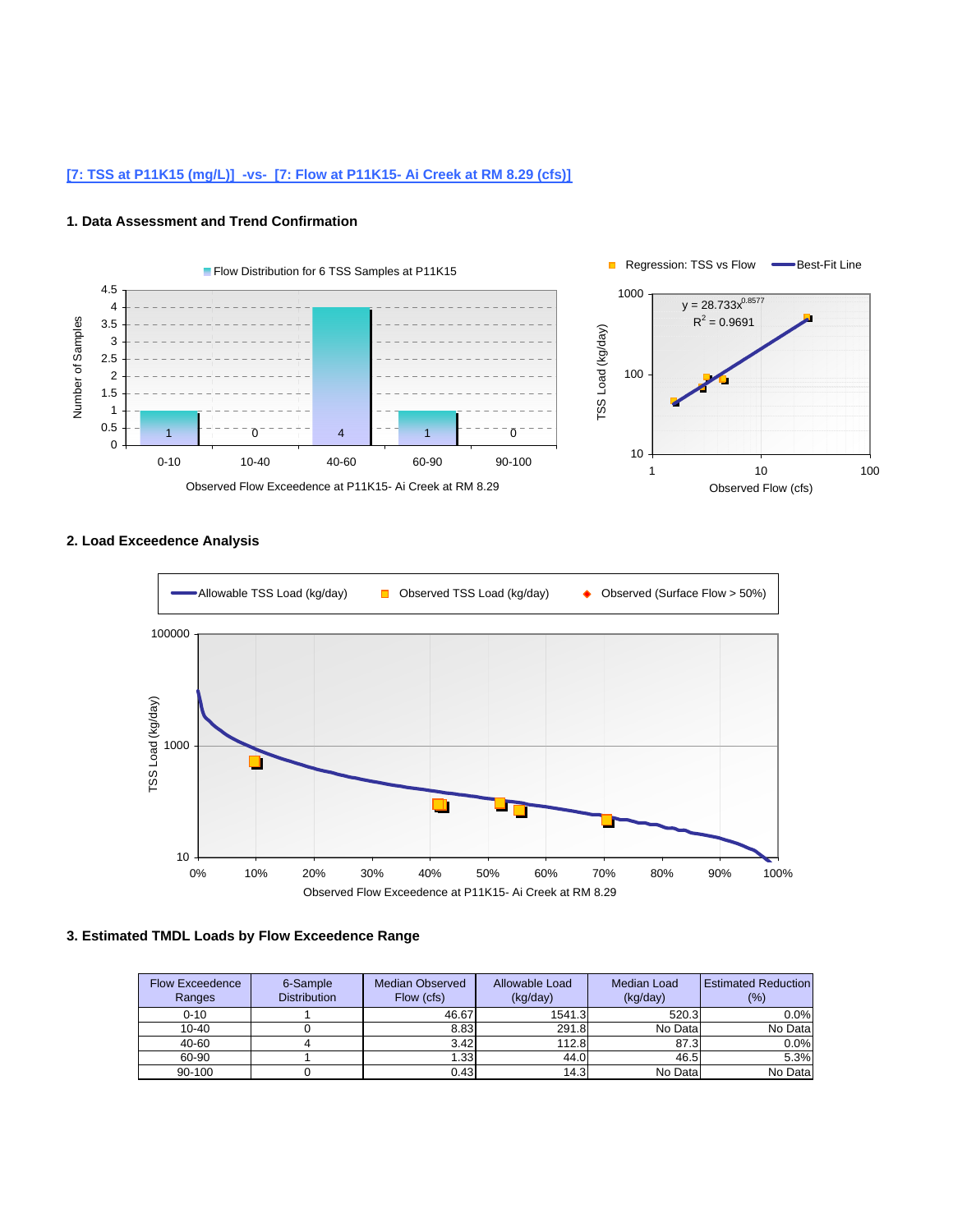# **[8: TSS at P11K17 (mg/L)] -vs- [8: Flow at P11K17- Ai Creek at RM 2.10 (cfs)]**

#### **1. Data Assessment and Trend Confirmation**



# **2. Load Exceedence Analysis**



| <b>Flow Exceedence</b><br>Ranges | 6-Sample<br><b>Distribution</b> | <b>Median Observed</b><br>Flow (cfs) | Allowable Load<br>(kg/day) | Median Load<br>(kq/day) | <b>Estimated Reduction</b><br>$(\% )$ |
|----------------------------------|---------------------------------|--------------------------------------|----------------------------|-------------------------|---------------------------------------|
| $0 - 10$                         |                                 | 72.80                                | 2404.5                     | 2840.9                  | 15.4%                                 |
| $10 - 40$                        |                                 | 13.78                                | 455.1                      | No Data                 | No Data                               |
| 40-60                            |                                 | 5.33                                 | 176.0                      | 107.7                   | 0.0%                                  |
| 60-90                            |                                 | 2.08                                 | 68.7                       | 30.2                    | 0.0%                                  |
| 90-100                           |                                 | 0.68                                 | 22.3                       | No Data                 | No Data                               |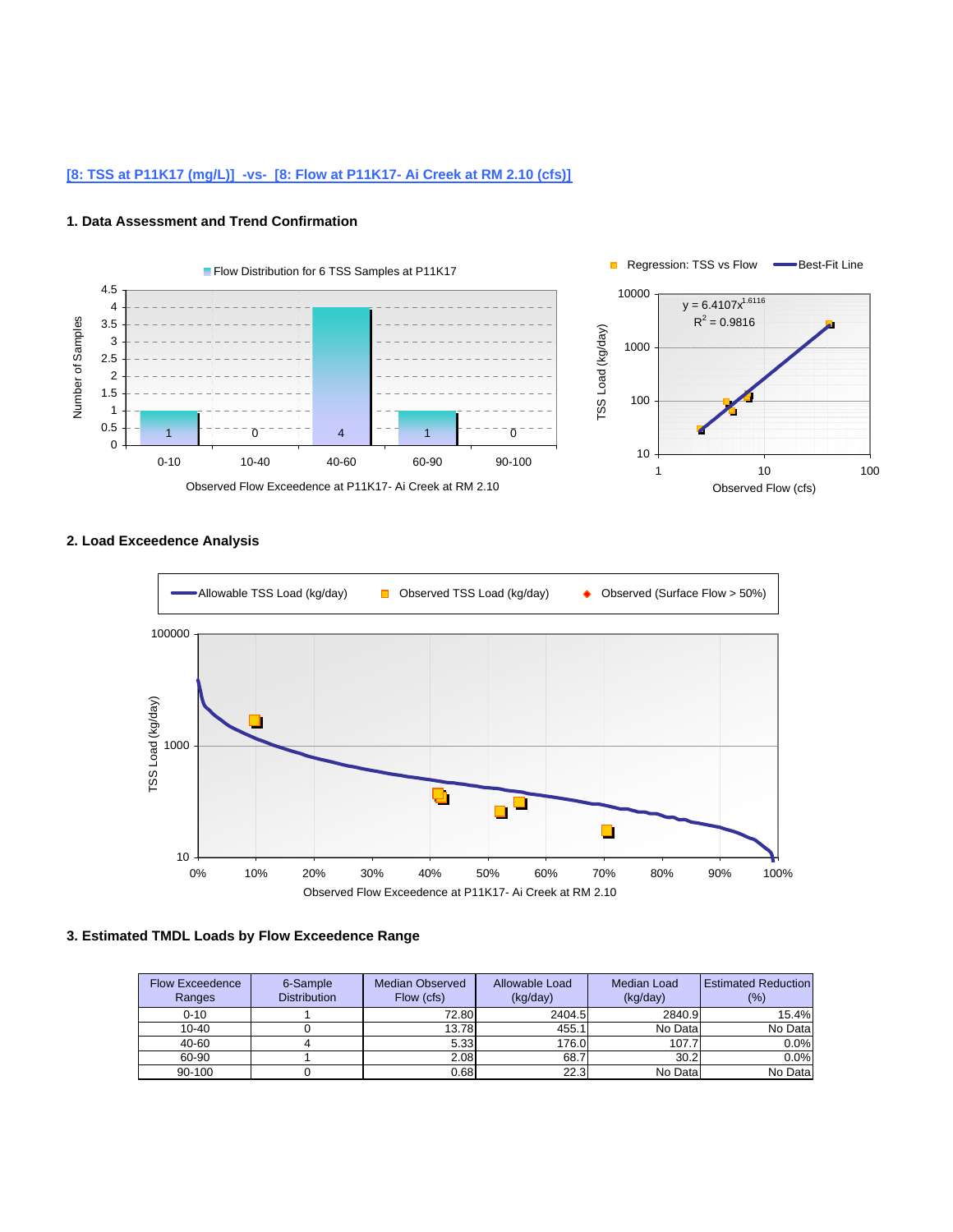# **[9: TSS at P11W15 (mg/L)] -vs- [9: Flow at P11W15- Ai Creek at RM 1.66 (cfs)]**

#### **1. Data Assessment and Trend Confirmation**



# **2. Load Exceedence Analysis**



| <b>Flow Exceedence</b><br>Ranges | 6-Sample<br><b>Distribution</b> | <b>Median Observed</b><br>Flow (cfs) | Allowable Load<br>(kq/day) | Median Load<br>(kg/day) | <b>Estimated Reduction</b><br>(%) |
|----------------------------------|---------------------------------|--------------------------------------|----------------------------|-------------------------|-----------------------------------|
| $0 - 10$                         |                                 | 184.05                               | 5628.8                     | 10516.9                 | 46.5%                             |
| $10 - 40$                        |                                 | 34.84                                | 1065.4                     | No Data                 | No Data                           |
| 40-60                            |                                 | 13.48                                | 412.1                      | 451.5                   | 8.7%                              |
| 60-90                            |                                 | 5.26                                 | 160.8                      | 76.4                    | 0.0%                              |
| 90-100                           |                                 | 1.71                                 | 52.3                       | No Data                 | No Data                           |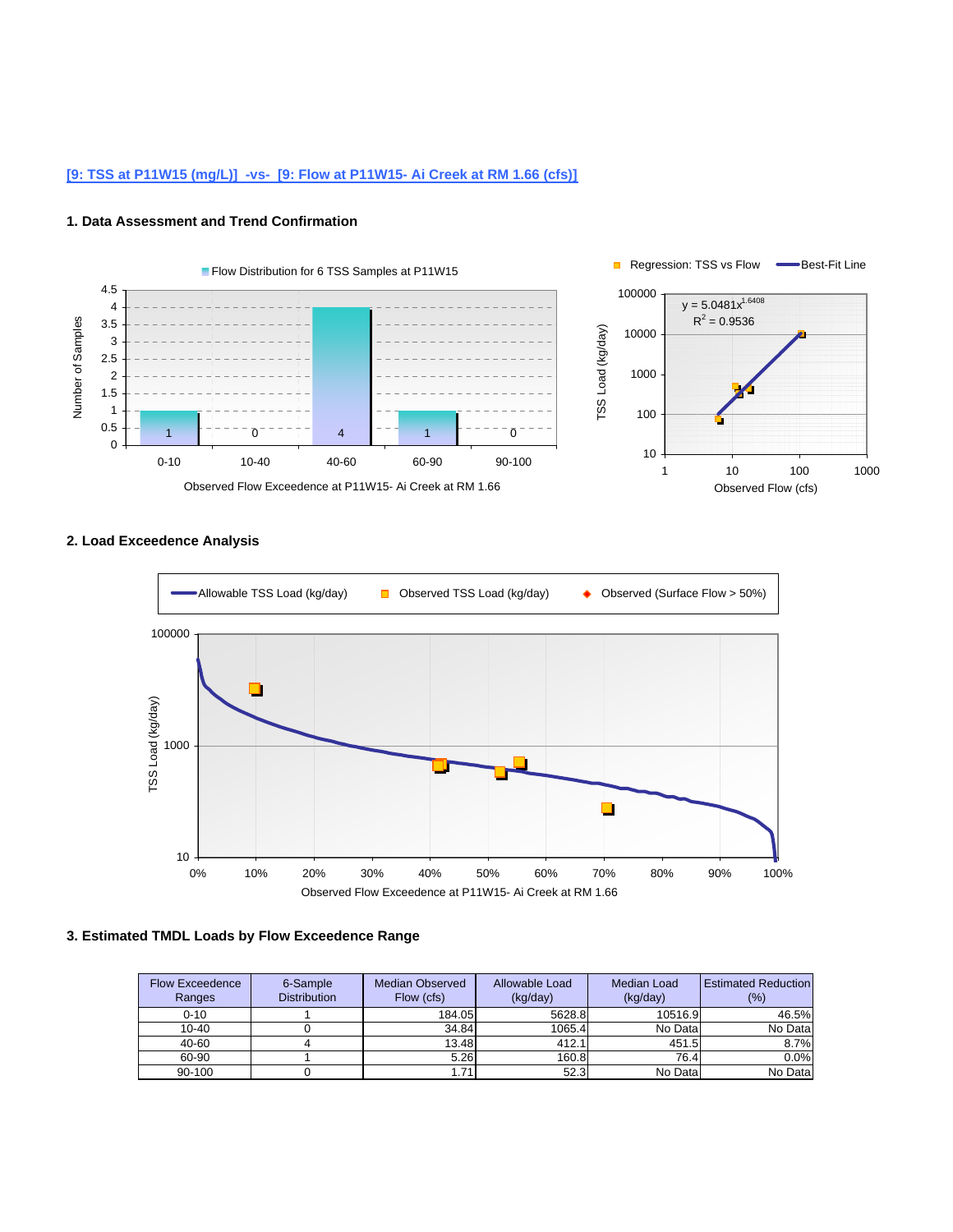# **[10: TSS at P11K21 (mg/L)] -vs- [10: Flow at P11K21- Swan Creek at RM 24.70 (cfs)]**

#### **1. Data Assessment and Trend Confirmation**



# **2. Load Exceedence Analysis**



| <b>Flow Exceedence</b><br>Ranges | 6-Sample<br><b>Distribution</b> | <b>Median Observed</b><br>Flow (cfs) | Allowable Load<br>(kq/day) | Median Load<br>(kq/day) | <b>Estimated Reduction</b><br>$(\% )$ |
|----------------------------------|---------------------------------|--------------------------------------|----------------------------|-------------------------|---------------------------------------|
| $0 - 10$                         |                                 | 332.27                               | 10161.4                    | No Data                 | No Data                               |
| $10 - 40$                        |                                 | 62.89                                | 1923.4                     | 10512.8                 | 81.7%                                 |
| 40-60                            |                                 | 24.33                                | 744.0                      | 823.1                   | 9.6%                                  |
| 60-90                            |                                 | 9.49                                 | 290.3                      | 313.6                   | 7.4%                                  |
| 90-100                           |                                 | 3.09                                 | 94.4                       | No Data                 | No Data                               |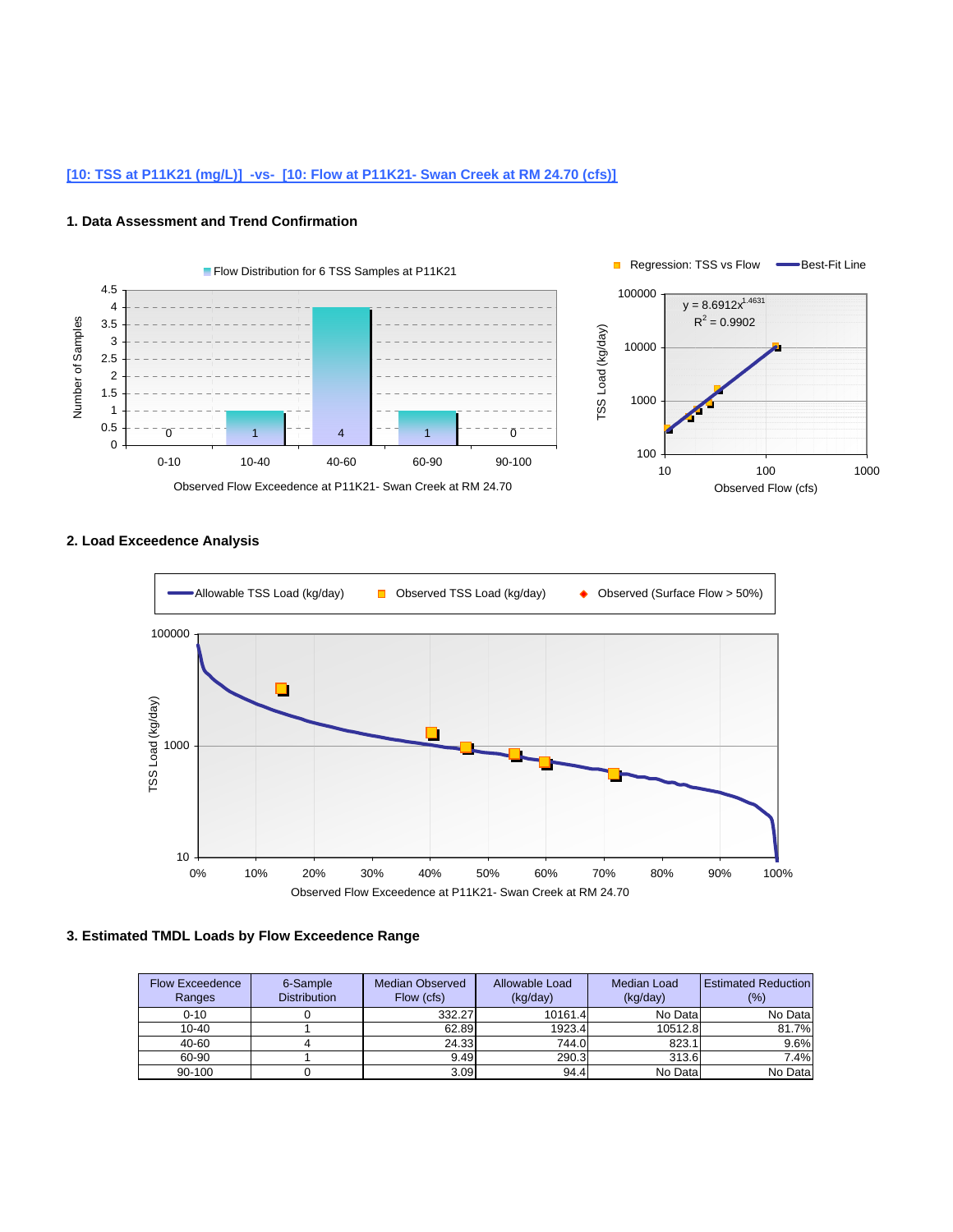# **[11: TSS at P11K11 (mg/L)] -vs- [11: Flow at P11K11- Blue Creek at RM 11.57 (cfs)]**

#### **1. Data Assessment and Trend Confirmation**



# **2. Load Exceedence Analysis**



| <b>Flow Exceedence</b><br>Ranges | 6-Sample<br><b>Distribution</b> | <b>Median Observed</b><br>Flow (cfs) | Allowable Load<br>(kg/day) | <b>Median Load</b><br>(kg/day) | <b>Estimated Reduction</b><br>(%) |
|----------------------------------|---------------------------------|--------------------------------------|----------------------------|--------------------------------|-----------------------------------|
| $0 - 10$                         |                                 | 27.63                                | 912.5                      | 167.8                          | $0.0\%$                           |
| $10 - 40$                        |                                 | 5.23                                 | 172.7                      | 54.9                           | 0.0%                              |
| 40-60                            |                                 | 2.02                                 | 66.8                       | 30.7                           | 0.0%                              |
| 60-90                            |                                 | 0.79                                 | 26.1                       | 8.9                            | 0.0%                              |
| 90-100                           |                                 | 0.26                                 | 8.5                        | No Data                        | No Data                           |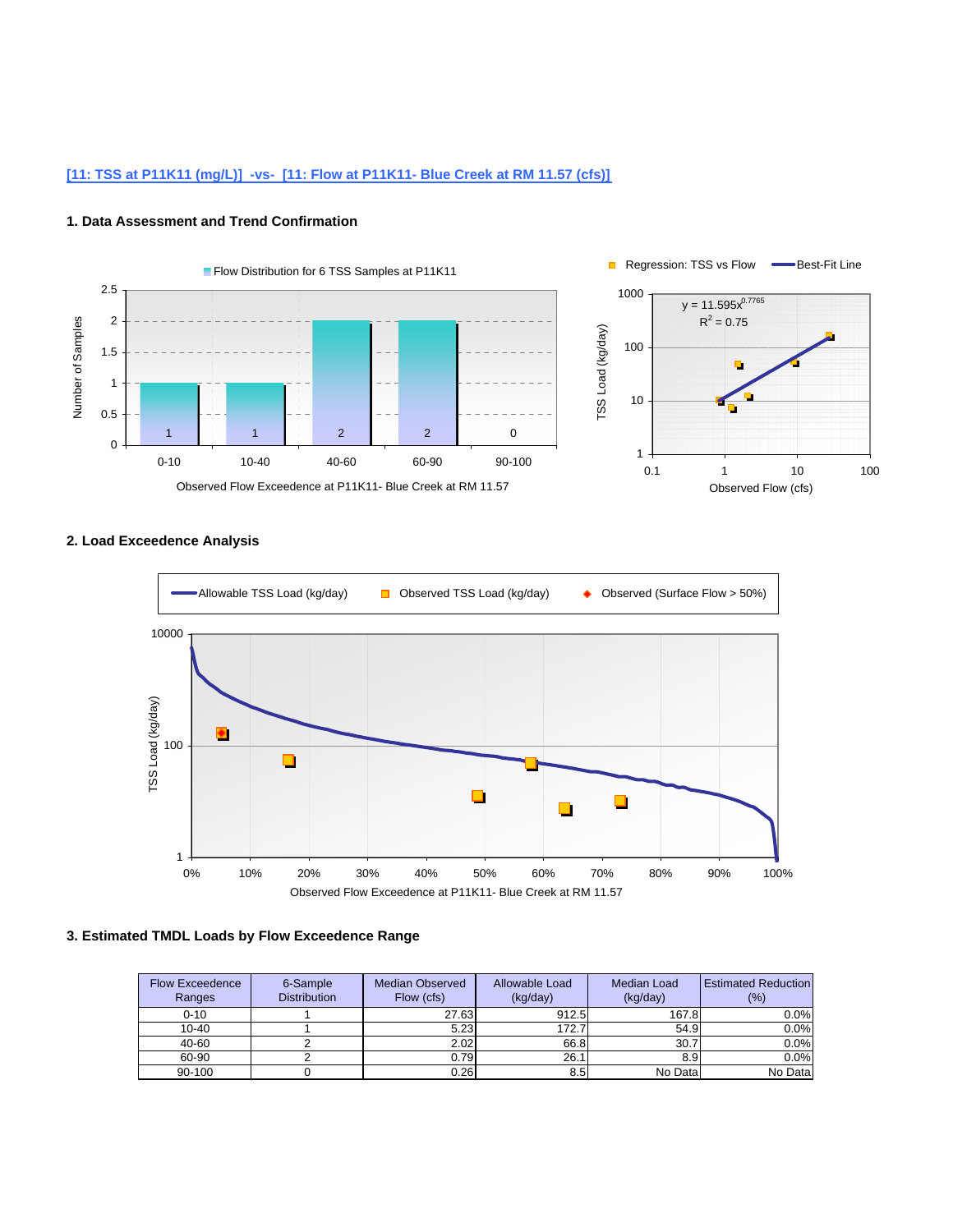# **[12: TSS at P11P39 (mg/L)] -vs- [12: Flow at P11P39- Blue Creek at RM 7.81 (cfs)]**

#### **1. Data Assessment and Trend Confirmation**



# **2. Load Exceedence Analysis**



| <b>Flow Exceedence</b><br>Ranges | 6-Sample<br><b>Distribution</b> | <b>Median Observed</b><br>Flow (cfs) | Allowable Load<br>(kq/day) | Median Load<br>(kg/day) | <b>Estimated Reduction</b><br>(%) |
|----------------------------------|---------------------------------|--------------------------------------|----------------------------|-------------------------|-----------------------------------|
| $0 - 10$                         |                                 | 48.16                                | 1590.7                     | 584.9                   | 0.0%                              |
| $10 - 40$                        |                                 | 9.12                                 | 301.1                      | 191.5                   | 0.0%                              |
| 40-60                            |                                 | 3.53                                 | 116.5                      | 19.2                    | 0.0%                              |
| 60-90                            |                                 | 1.38                                 | 45.4                       | 17.3                    | 0.0%                              |
| 90-100                           |                                 | 0.45                                 | 14.8                       | No Data                 | No Data                           |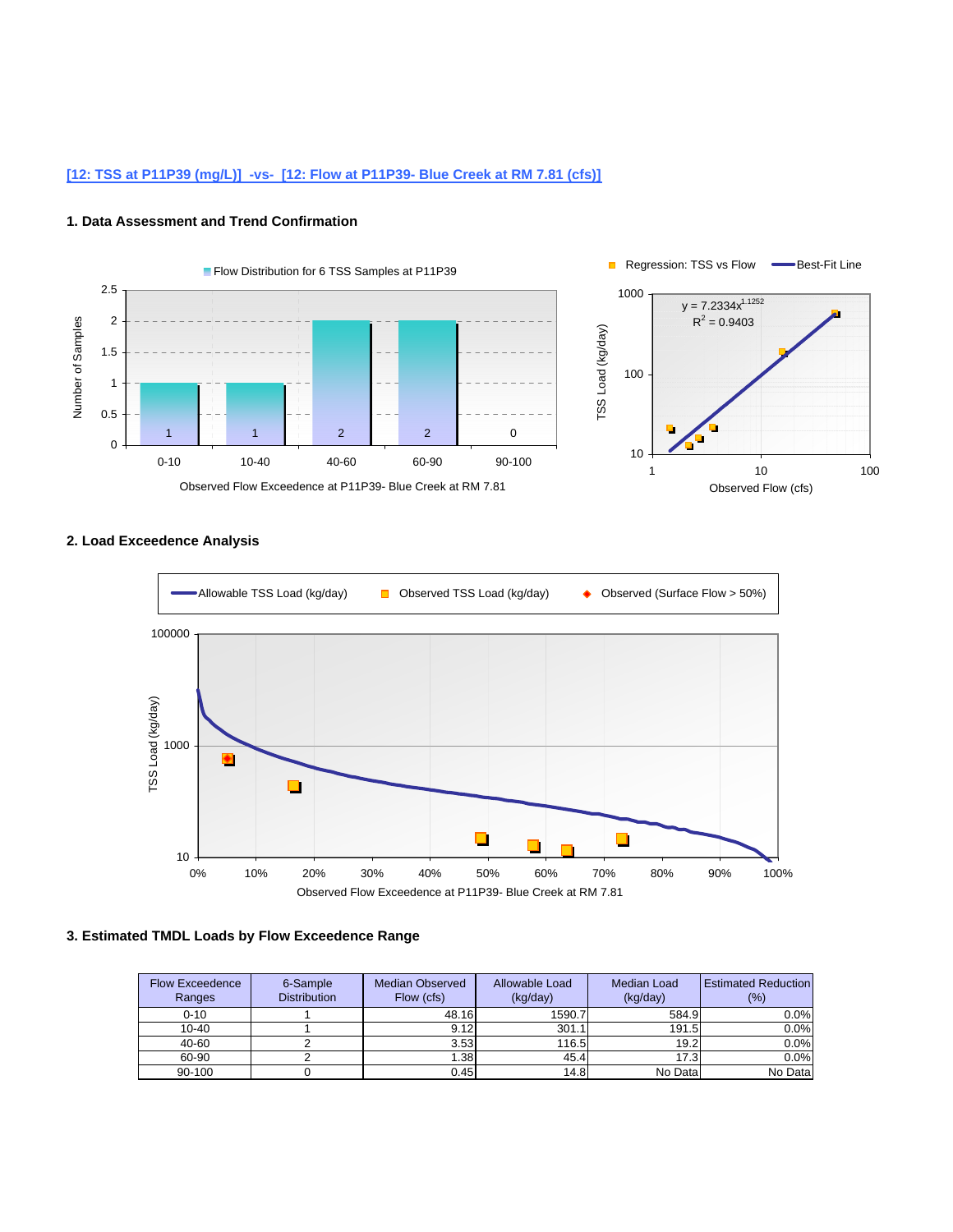# **[13: TSS at P11K12 (mg/L)] -vs- [13: Flow at P11K12- Blue Creek at RM 5.57 (cfs)]**

#### **1. Data Assessment and Trend Confirmation**



# **2. Load Exceedence Analysis**



| <b>Flow Exceedence</b><br>Ranges | 6-Sample<br><b>Distribution</b> | <b>Median Observed</b><br>Flow (cfs) | Allowable Load<br>(kq/day) | Median Load<br>(kg/day) | <b>Estimated Reduction</b><br>$(\% )$ |
|----------------------------------|---------------------------------|--------------------------------------|----------------------------|-------------------------|---------------------------------------|
| $0 - 10$                         |                                 | 100.80                               | 3082.7                     | 2693.4                  | 0.0%                                  |
| $10 - 40$                        |                                 | 19.08                                | 583.5                      | 200.4                   | 0.0%                                  |
| 40-60                            |                                 | 7.38                                 | 225.7                      | 109.1                   | 0.0%                                  |
| 60-90                            |                                 | 2.88                                 | 88.1                       | 45.6                    | 0.0%                                  |
| 90-100                           |                                 | 0.94                                 | 28.6                       | No Data                 | No Data                               |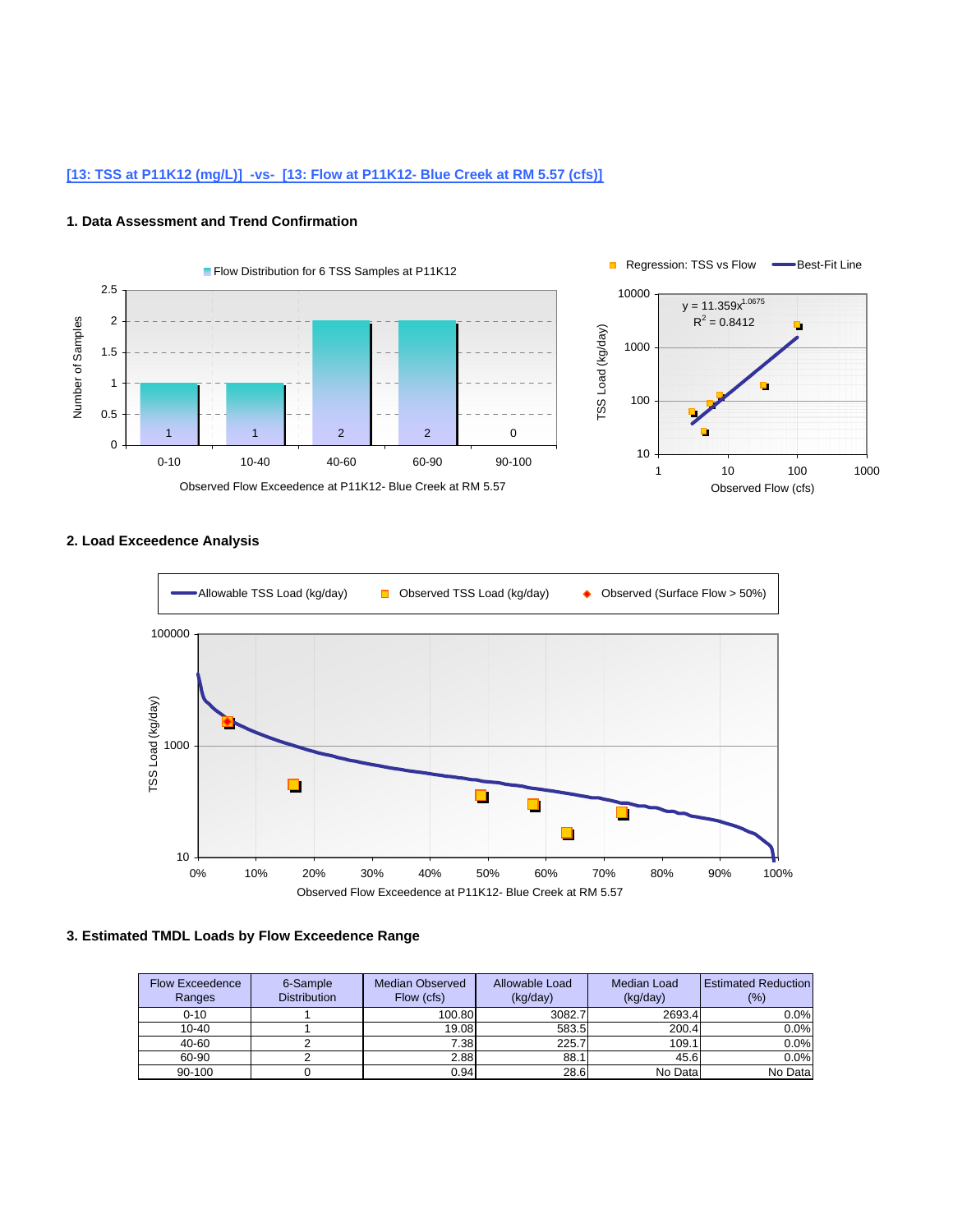# **[14: TSS at P11P13 (mg/L)] -vs- [14: Flow at P11P13- Blue Creek at RM 0.73 (cfs)]**

#### **1. Data Assessment and Trend Confirmation**



# **2. Load Exceedence Analysis**



| <b>Flow Exceedence</b><br>Ranges | 6-Sample<br><b>Distribution</b> | <b>Median Observed</b><br>Flow (cfs) | Allowable Load<br>(kq/day) | Median Load<br>(kg/day) | <b>Estimated Reduction</b><br>$(\% )$ |
|----------------------------------|---------------------------------|--------------------------------------|----------------------------|-------------------------|---------------------------------------|
| $0 - 10$                         |                                 | 166.13                               | 5080.7                     | 4439.1                  | 0.0%                                  |
| $10 - 40$                        |                                 | 31.45                                | 961.7                      | 924.7                   | 0.0%                                  |
| 40-60                            |                                 | 12.16                                | 372.0                      | 143.7                   | 0.0%                                  |
| 60-90                            |                                 | 4.75                                 | 145.2                      | 80.7                    | 0.0%                                  |
| 90-100                           |                                 | 1.54                                 | 47.2                       | No Data                 | No Data                               |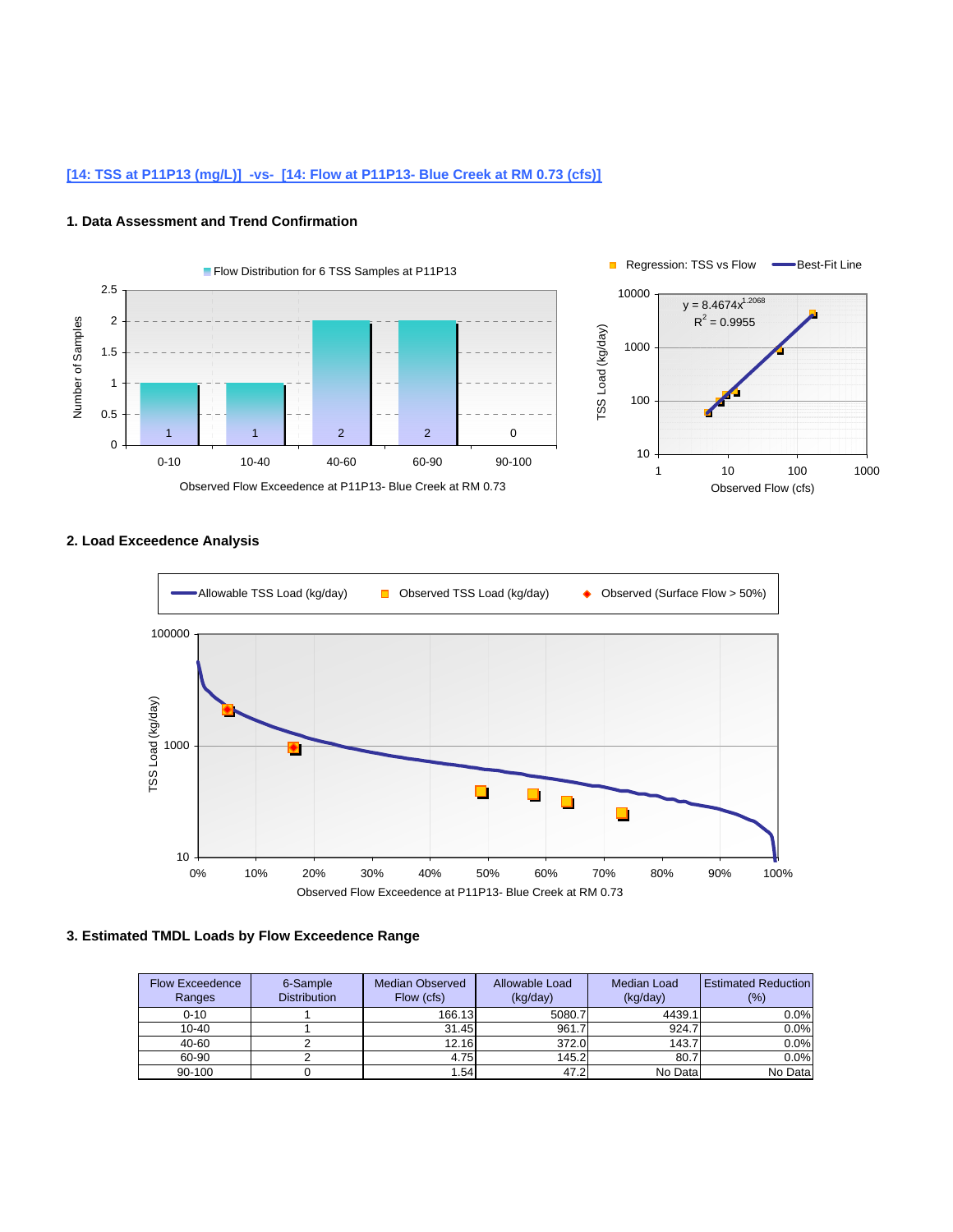# **[15: TSS at P11K13 (mg/L)] -vs- [15: Flow at P11K13- Harris Ditch at RM 1.55 (cfs)]**

#### **1. Data Assessment and Trend Confirmation**



# **2. Load Exceedence Analysis**



| <b>Flow Exceedence</b><br>Ranges | 6-Sample<br><b>Distribution</b> | <b>Median Observed</b><br>Flow (cfs) | Allowable Load<br>(kg/day) | <b>Median Load</b><br>(kg/day) | <b>Estimated Reduction</b><br>(%) |
|----------------------------------|---------------------------------|--------------------------------------|----------------------------|--------------------------------|-----------------------------------|
| $0 - 10$                         |                                 | 28.75                                | 949.5                      | 558.6                          | 0.0%                              |
| $10 - 40$                        |                                 | 5.44                                 | 179.7                      | 57.1                           | 0.0%                              |
| 40-60                            |                                 | 2.10                                 | 69.5                       | 346.9                          | 80.0%                             |
| 60-90                            |                                 | 0.82                                 | 27.1                       | 158.7                          | 82.9%                             |
| 90-100                           |                                 | 0.27                                 | 8.8                        | No Data                        | No Data                           |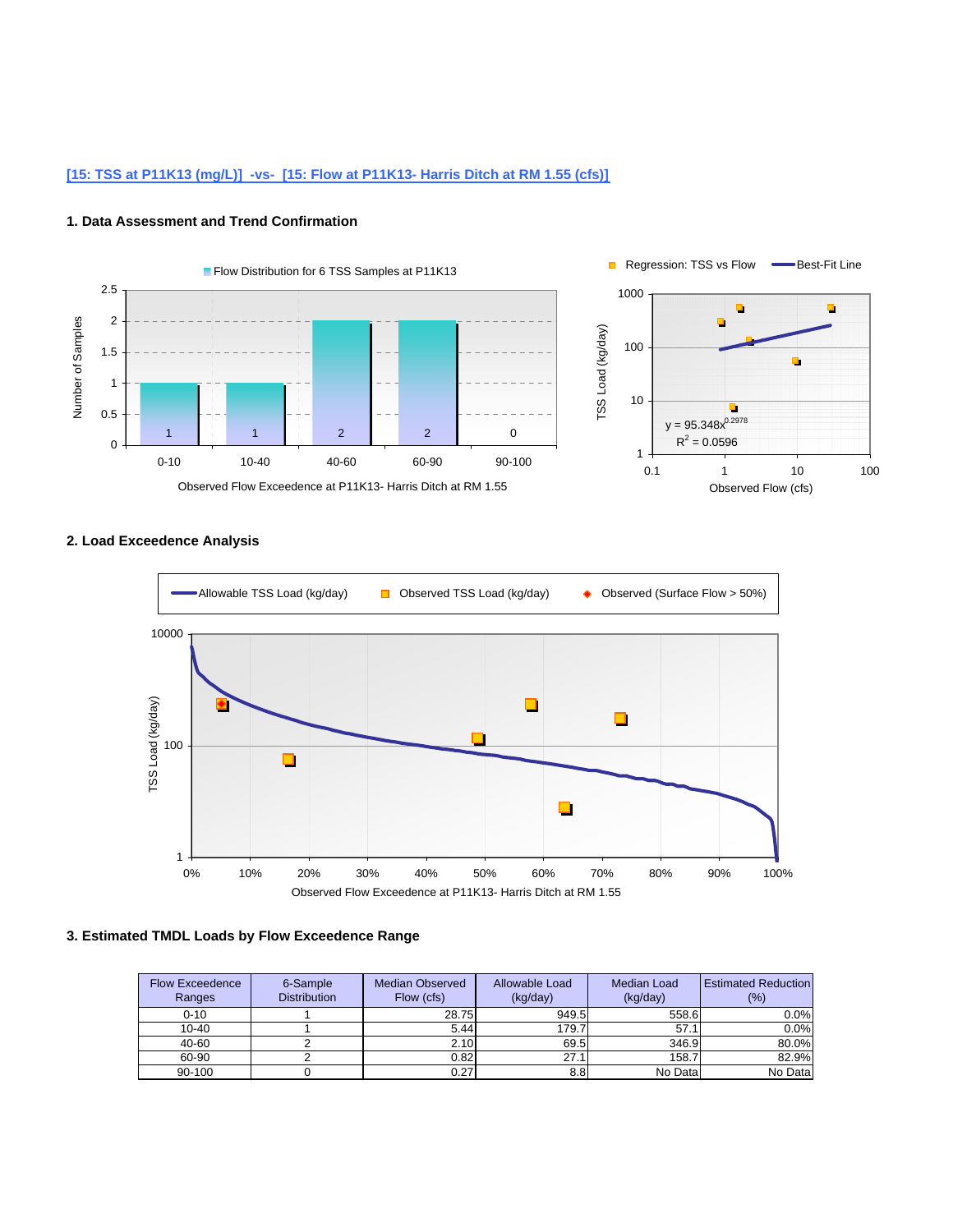# **[16: TSS at P11S11 (mg/L)] -vs- [16: Flow at P11S11- Swan Creek at RM 21.64 (cfs)]**

#### **1. Data Assessment and Trend Confirmation**





# **2. Load Exceedence Analysis**

| <b>Flow Exceedence</b><br>Ranges | 6-Sample<br><b>Distribution</b> | <b>Median Observed</b><br>Flow (cfs) | Allowable Load<br>(kq/day) | <b>Median Load</b><br>(kq/day) | <b>Estimated Reduction</b><br>(%) |
|----------------------------------|---------------------------------|--------------------------------------|----------------------------|--------------------------------|-----------------------------------|
| $0 - 10$                         |                                 | 522.67                               | 15984.3                    | No Data                        | No Data                           |
| $10 - 40$                        |                                 | 98.93                                | 3025.6                     | 11186.7                        | 73.0%                             |
| 40-60                            |                                 | 38.27                                | 1170.3                     | 1311.9                         | 10.8%                             |
| 60-90                            |                                 | 14.93                                | 456.7                      | 452.1                          | 0.0%                              |
| 90-100                           |                                 | 4.85                                 | 148.4                      | No Data                        | No Data                           |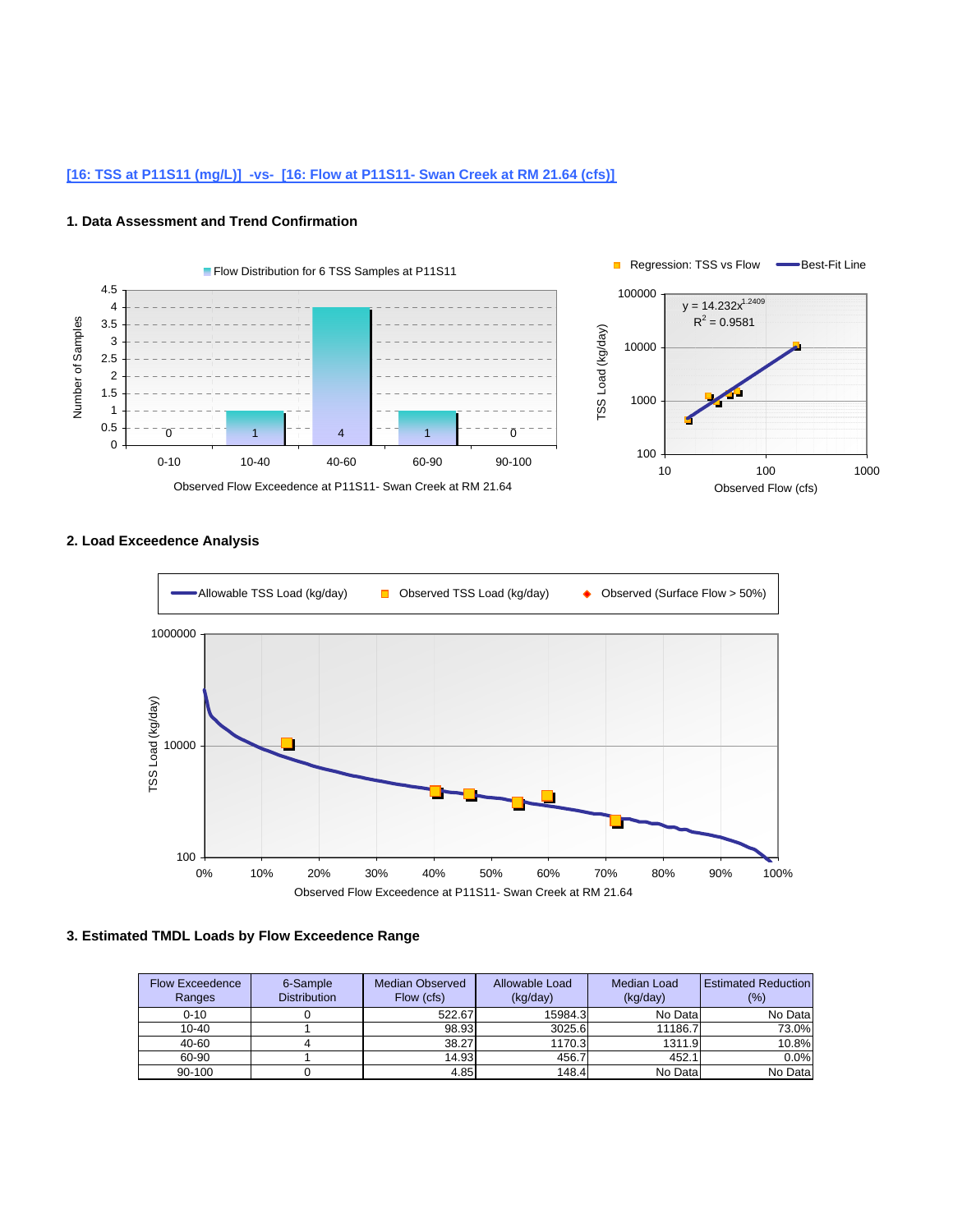# **[17: TSS at P11K05 (mg/L)] -vs- [17: Flow at P11K05- Swan Creek at RM 18.46 (cfs)]**

#### **1. Data Assessment and Trend Confirmation**



**2. Load Exceedence Analysis**



| <b>Flow Exceedence</b><br>Ranges | 6-Sample<br><b>Distribution</b> | Median Observed<br>Flow (cfs) | Allowable Load<br>(kq/day) | Median Load<br>(kq/day) | <b>Estimated Reduction</b><br>(%) |
|----------------------------------|---------------------------------|-------------------------------|----------------------------|-------------------------|-----------------------------------|
| $0 - 10$                         |                                 | 545.07                        | 16669.3                    | No Data                 | No Data                           |
| $10 - 40$                        |                                 | 103.17                        | 3155.3                     | 10144.5                 | 68.9%                             |
| 40-60                            |                                 | 39.91                         | 1220.4                     | 728.7                   | 0.0%                              |
| 60-90                            |                                 | 15.57                         | 476.3                      | 107.2                   | 0.0%                              |
| 90-100                           |                                 | 5.06                          | 154.8                      | No Data                 | No Data                           |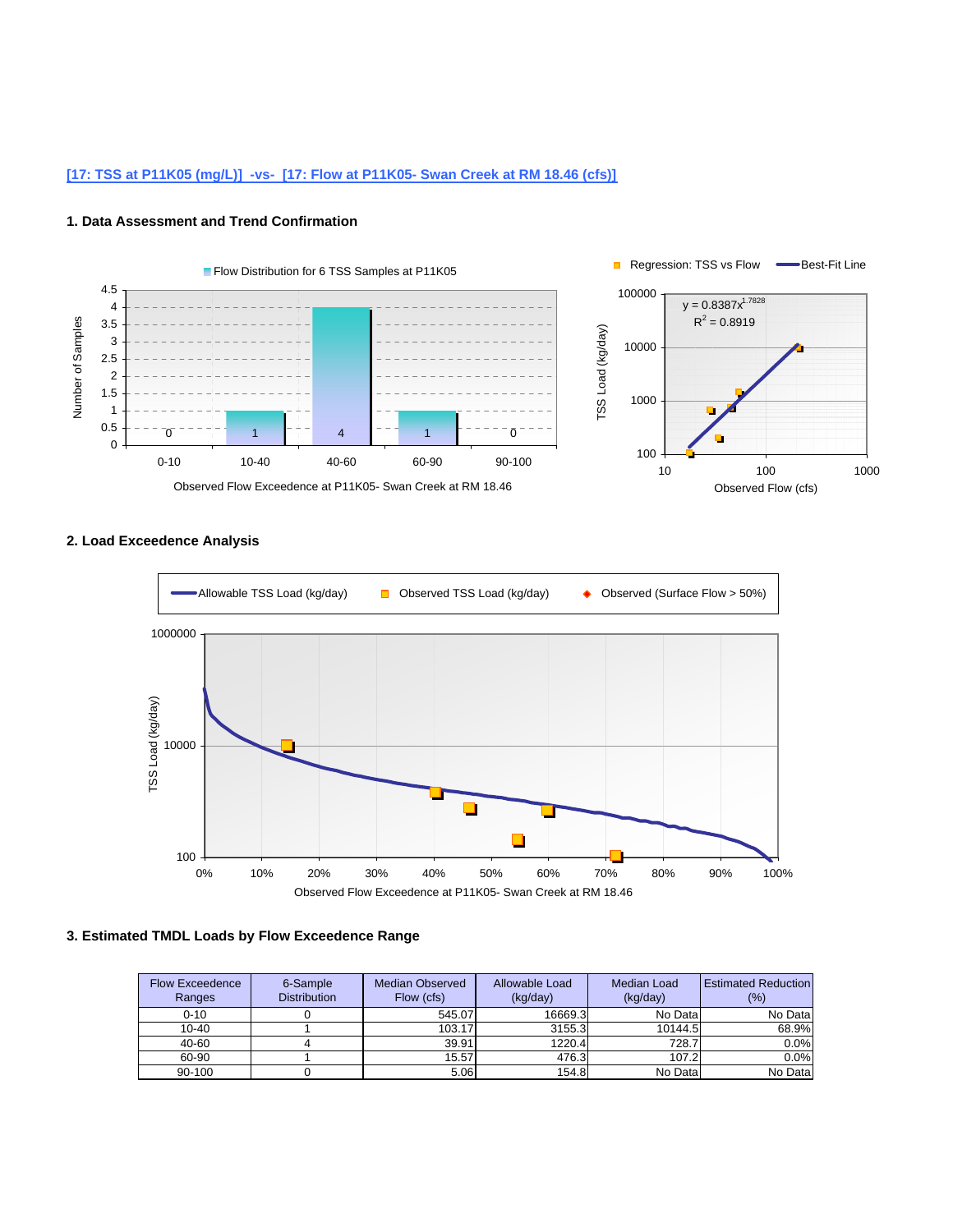# **[18: TSS at P11P09 (mg/L)] -vs- [18: Flow at P11P09- Swan Creek at RM 15.24 (cfs)]**

#### **1. Data Assessment and Trend Confirmation**



# **2. Load Exceedence Analysis**



| <b>Flow Exceedence</b><br>Ranges | 6-Sample<br><b>Distribution</b> | Median Observed<br>Flow (cfs) | Allowable Load<br>(kq/day) | Median Load<br>(kq/day) | <b>Estimated Reduction</b><br>(%) |
|----------------------------------|---------------------------------|-------------------------------|----------------------------|-------------------------|-----------------------------------|
| $0 - 10$                         |                                 | 597.33                        | 18267.8                    | No Data                 | No Data                           |
| $10 - 40$                        |                                 | 113.07                        | 3457.8                     | 13340.7                 | 74.1%                             |
| 40-60                            |                                 | 43.73                         | 1337.5                     | 891.2                   | 0.0%                              |
| 60-90                            |                                 | 17.07                         | 521.9                      | 281.9                   | 0.0%                              |
| 90-100                           |                                 | 5.55                          | 169.6                      | No Data                 | No Data                           |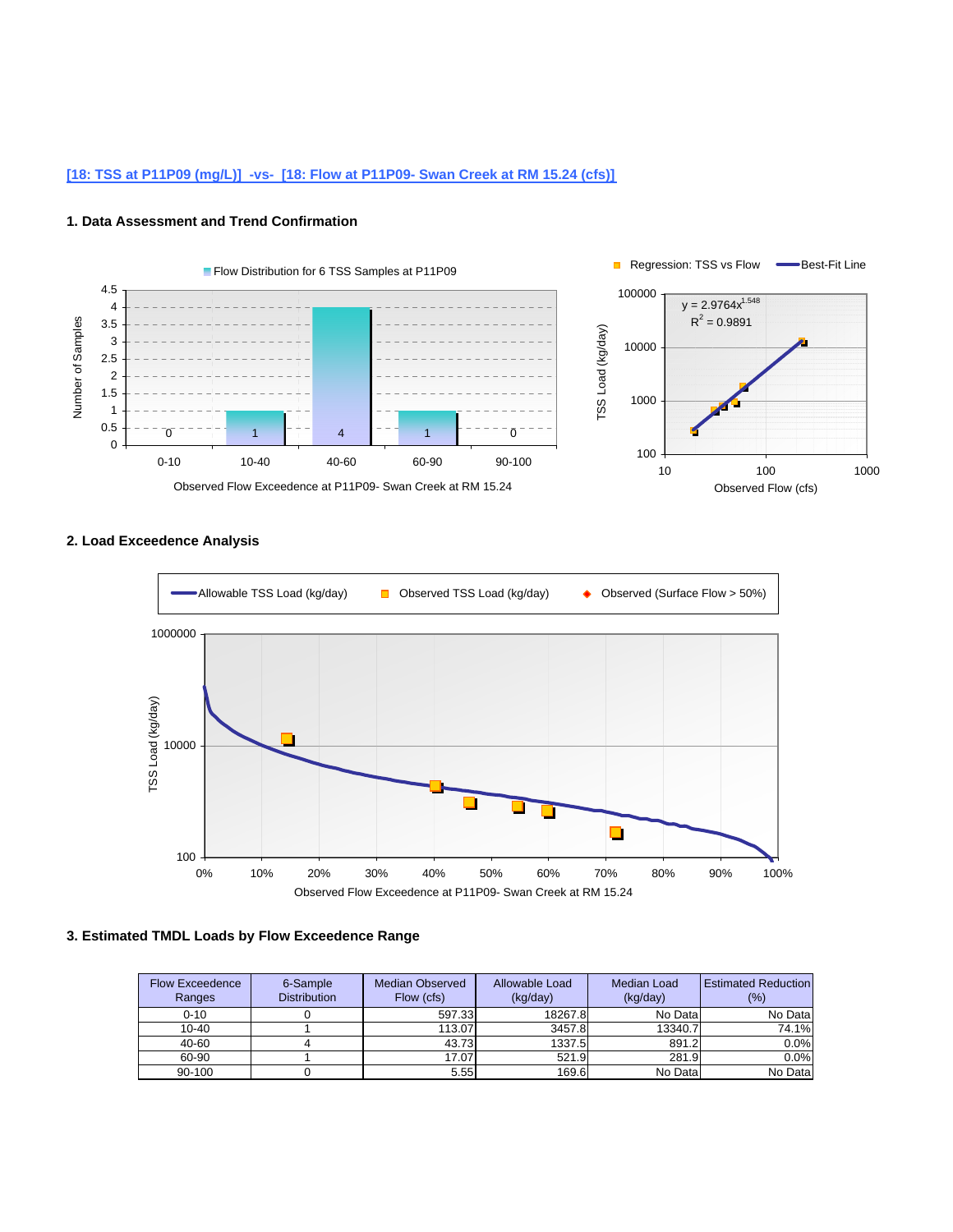# **[19: TSS at P11A03 (mg/L)] -vs- [19: Flow at P11A03- Blystone Ditch at RM 0.54 (cfs)]**

#### **1. Data Assessment and Trend Confirmation**



# **2. Load Exceedence Analysis**



| <b>Flow Exceedence</b><br>Ranges | 6-Sample<br><b>Distribution</b> | <b>Median Observed</b><br>Flow (cfs) | Allowable Load<br>(kg/day) | <b>Median Load</b><br>(kg/day) | <b>Estimated Reduction</b><br>$(\% )$ |
|----------------------------------|---------------------------------|--------------------------------------|----------------------------|--------------------------------|---------------------------------------|
| $0 - 10$                         |                                 | 24.27                                | 801.5                      | 1532.6                         | 47.7%                                 |
| $10 - 40$                        |                                 | 4.59                                 | 151.7                      | 115.8                          | 0.0%                                  |
| 40-60                            |                                 | 1.78                                 | 58.7                       | 27.1                           | 0.0%                                  |
| 60-90                            |                                 | 0.69                                 | 22.9                       | 16.1                           | 0.0%                                  |
| 90-100                           |                                 | 0.23                                 | 7.4                        | No Data                        | No Data                               |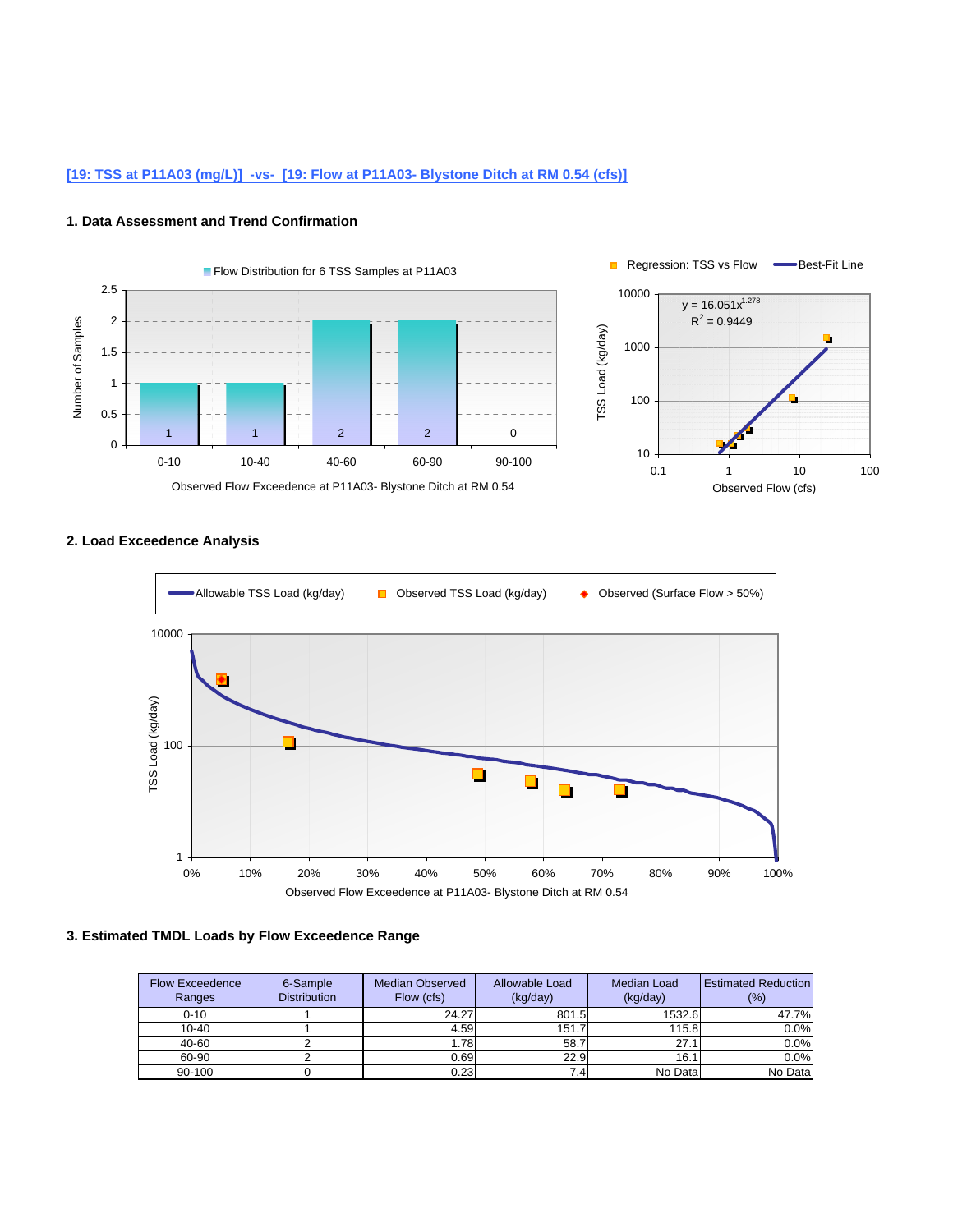# **[20: TSS at P11K09 (mg/L)] -vs- [20: Flow at P11K09- Wolf Creek at RM 4.06 (cfs)]**

#### **1. Data Assessment and Trend Confirmation**



# **2. Load Exceedence Analysis**



| <b>Flow Exceedence</b><br>Ranges | 6-Sample<br><b>Distribution</b> | <b>Median Observed</b><br>Flow (cfs) | Allowable Load<br>(kg/day) | <b>Median Load</b><br>(kg/day) | <b>Estimated Reduction</b><br>$(\% )$ |
|----------------------------------|---------------------------------|--------------------------------------|----------------------------|--------------------------------|---------------------------------------|
| $0 - 10$                         |                                 | 29.49                                | 902.0                      | 1314.3                         | 31.4%                                 |
| $10 - 40$                        |                                 | 5.58                                 | 170.7                      | 88.9                           | 0.0%                                  |
| 40-60                            |                                 | 2.16                                 | 66.0                       | 44.5                           | 0.0%                                  |
| 60-90                            |                                 | 0.84                                 | 25.8                       | 7.91                           | 0.0%                                  |
| 90-100                           |                                 | 0.27                                 | 8.4                        | No Data                        | No Data                               |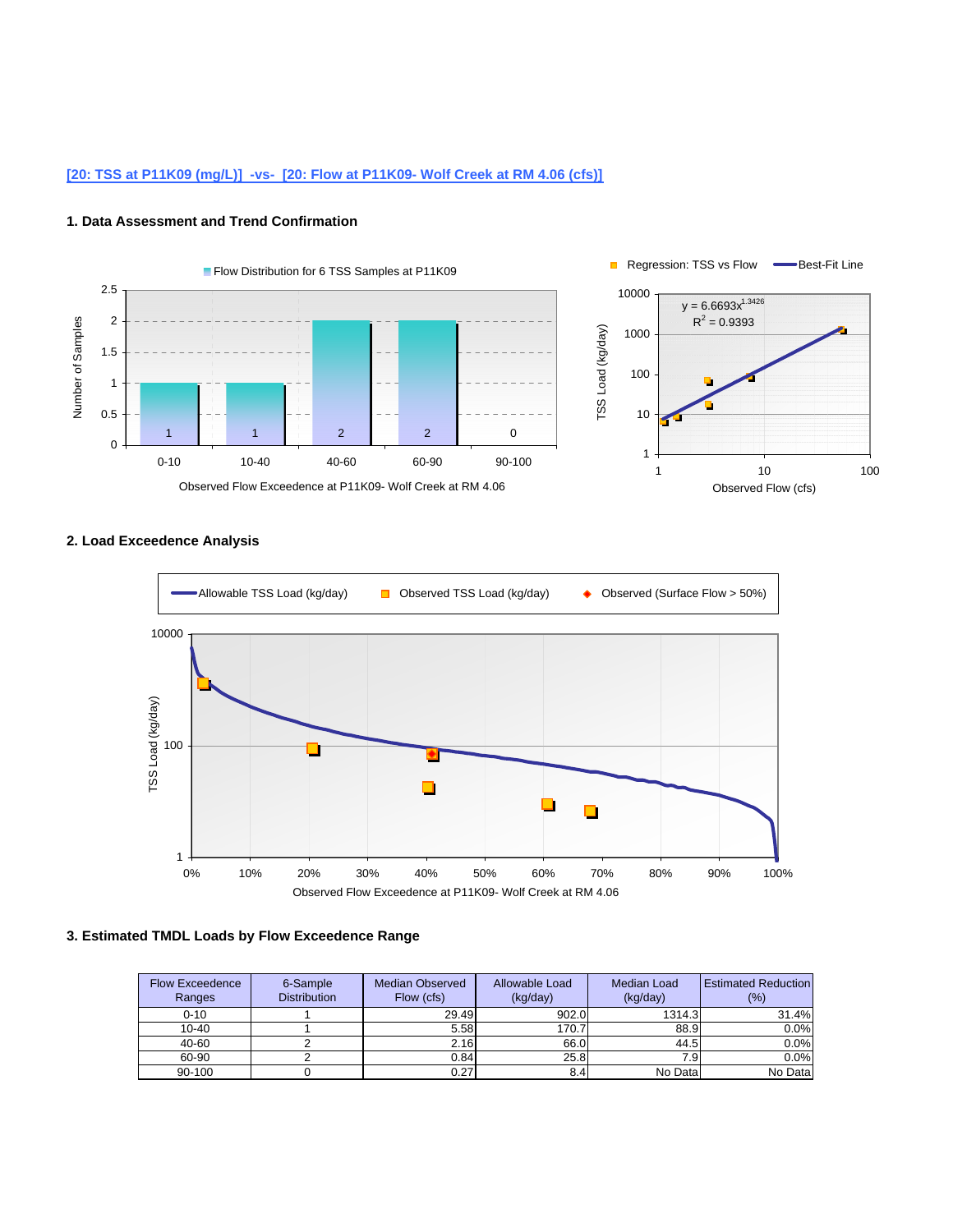# **[21: TSS at P11S66 (mg/L)] -vs- [21: Flow at P11S66- Wolf Creek at RM 1.96 (cfs)]**

#### **1. Data Assessment and Trend Confirmation**



# **2. Load Exceedence Analysis**



| <b>Flow Exceedence</b><br>Ranges | 6-Sample<br><b>Distribution</b> | <b>Median Observed</b><br>Flow (cfs) | Allowable Load<br>(kq/day) | Median Load<br>(kg/day) | <b>Estimated Reduction</b><br>$(\% )$ |
|----------------------------------|---------------------------------|--------------------------------------|----------------------------|-------------------------|---------------------------------------|
| $0 - 10$                         |                                 | 48.16                                | 1472.8                     | 6867.6                  | 78.6%                                 |
| $10 - 40$                        |                                 | 9.12                                 | 278.8                      | 377.5                   | 26.1%                                 |
| 40-60                            |                                 | 3.53                                 | 107.8                      | 99.0                    | 0.0%                                  |
| 60-90                            |                                 | 1.38                                 | 42.1                       | 28.0                    | 0.0%                                  |
| 90-100                           |                                 | 0.45                                 | 13.7                       | No Data                 | No Data                               |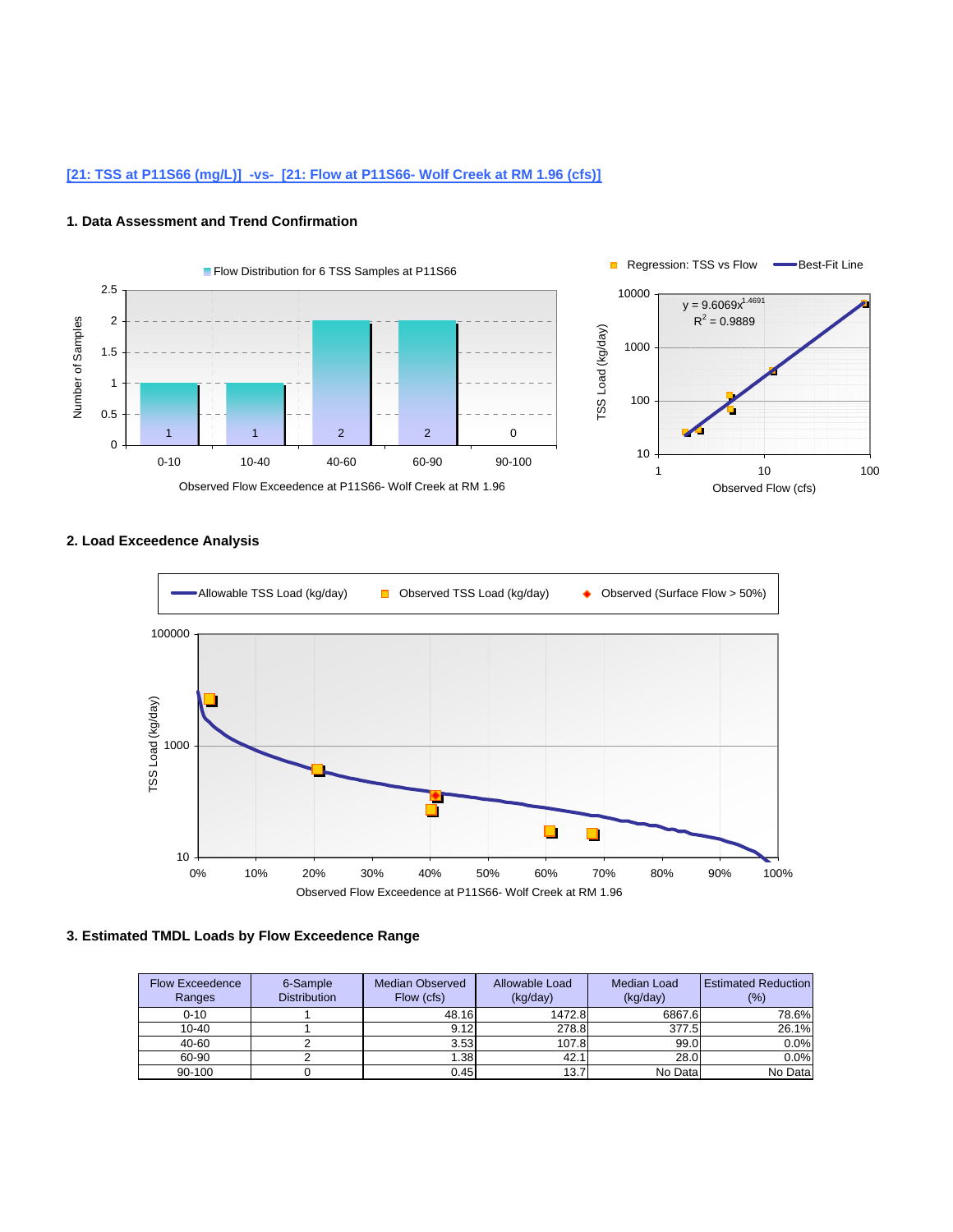# **[22: TSS at P11P18 (mg/L)] -vs- [22: Flow at P11P18- Wolf Creek at RM 0.48 (cfs)]**

#### **1. Data Assessment and Trend Confirmation**



# **2. Load Exceedence Analysis**



| <b>Flow Exceedence</b><br>Ranges | 6-Sample<br><b>Distribution</b> | <b>Median Observed</b><br>Flow (cfs) | Allowable Load<br>(kq/day) | Median Load<br>(kq/day) | <b>Estimated Reduction</b><br>$(\% )$ |
|----------------------------------|---------------------------------|--------------------------------------|----------------------------|-------------------------|---------------------------------------|
| $0 - 10$                         |                                 | 97.44                                | 3218.3                     | 19539.8                 | 83.5%                                 |
| $10 - 40$                        |                                 | 18.44                                | 609.2                      | 1351.2                  | 54.9%                                 |
| 40-60                            |                                 | 7.13                                 | 235.6                      | 587.9                   | 59.9%                                 |
| 60-90                            |                                 | 2.78                                 | 92.0                       | 373.2                   | 75.4%                                 |
| 90-100                           |                                 | 0.90                                 | 29.9                       | No Data                 | No Data                               |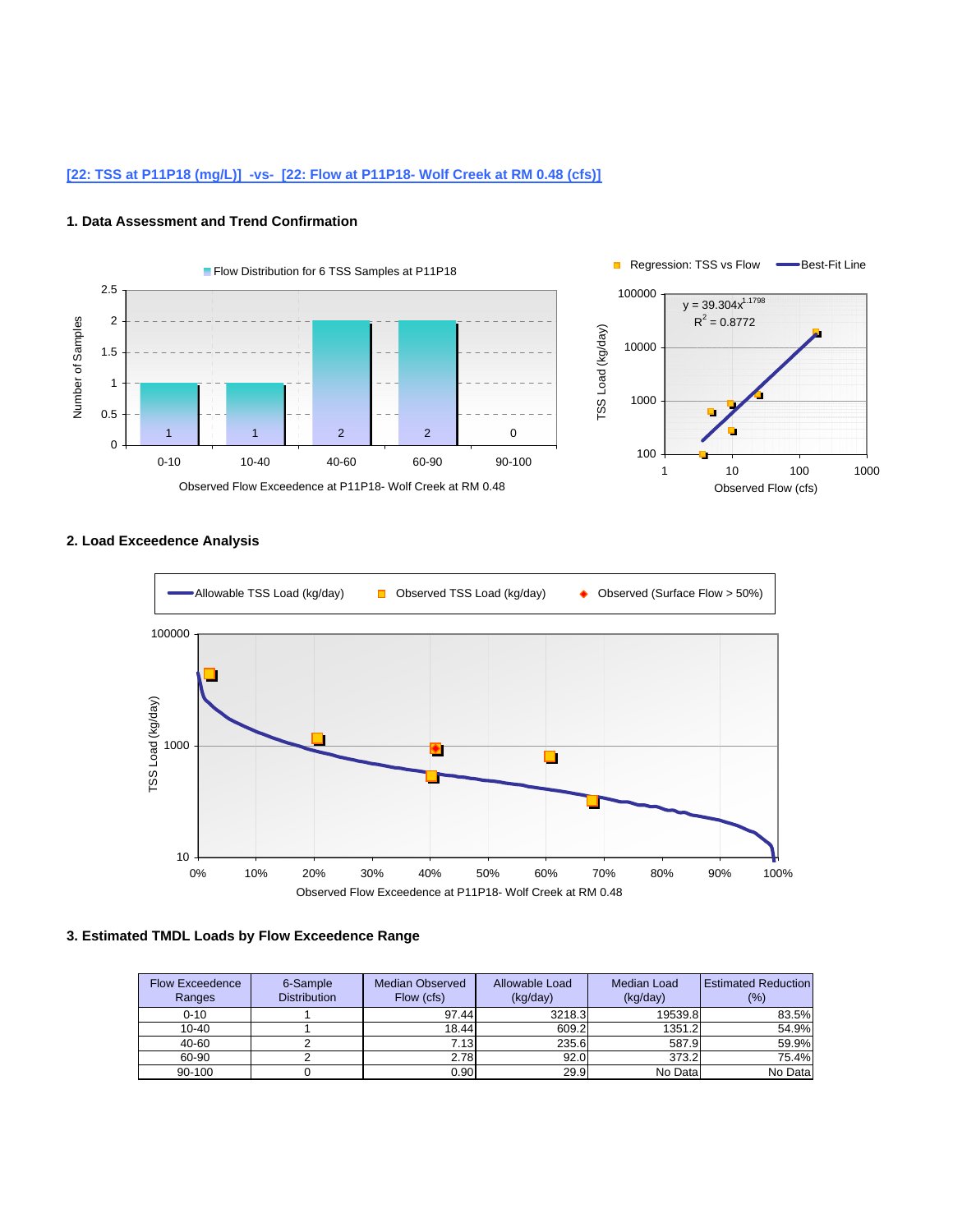# **[23: TSS at P11K10 (mg/L)] -vs- [23: Flow at P11K10- Cairl Creek at RM 1.32 (cfs)]**

#### **1. Data Assessment and Trend Confirmation**



# **2. Load Exceedence Analysis**



| <b>Flow Exceedence</b><br>Ranges | 6-Sample<br><b>Distribution</b> | <b>Median Observed</b><br>Flow (cfs) | Allowable Load<br>(kg/day) | Median Load<br>(kg/day) | <b>Estimated Reduction</b><br>$(\% )$ |
|----------------------------------|---------------------------------|--------------------------------------|----------------------------|-------------------------|---------------------------------------|
| $0 - 10$                         |                                 | 24.27                                | 742.1                      | 4758.1                  | 84.4%                                 |
| $10 - 40$                        |                                 | 4.59                                 | 140.5                      | 234.1                   | 40.0%                                 |
| 40-60                            |                                 | 1.78                                 | 54.3                       | 102.8                   | 47.2%                                 |
| 60-90                            |                                 | 0.69                                 | 21.2                       | 35.3                    | 39.8%                                 |
| 90-100                           |                                 | 0.23                                 | 6.9                        | No Data                 | No Data                               |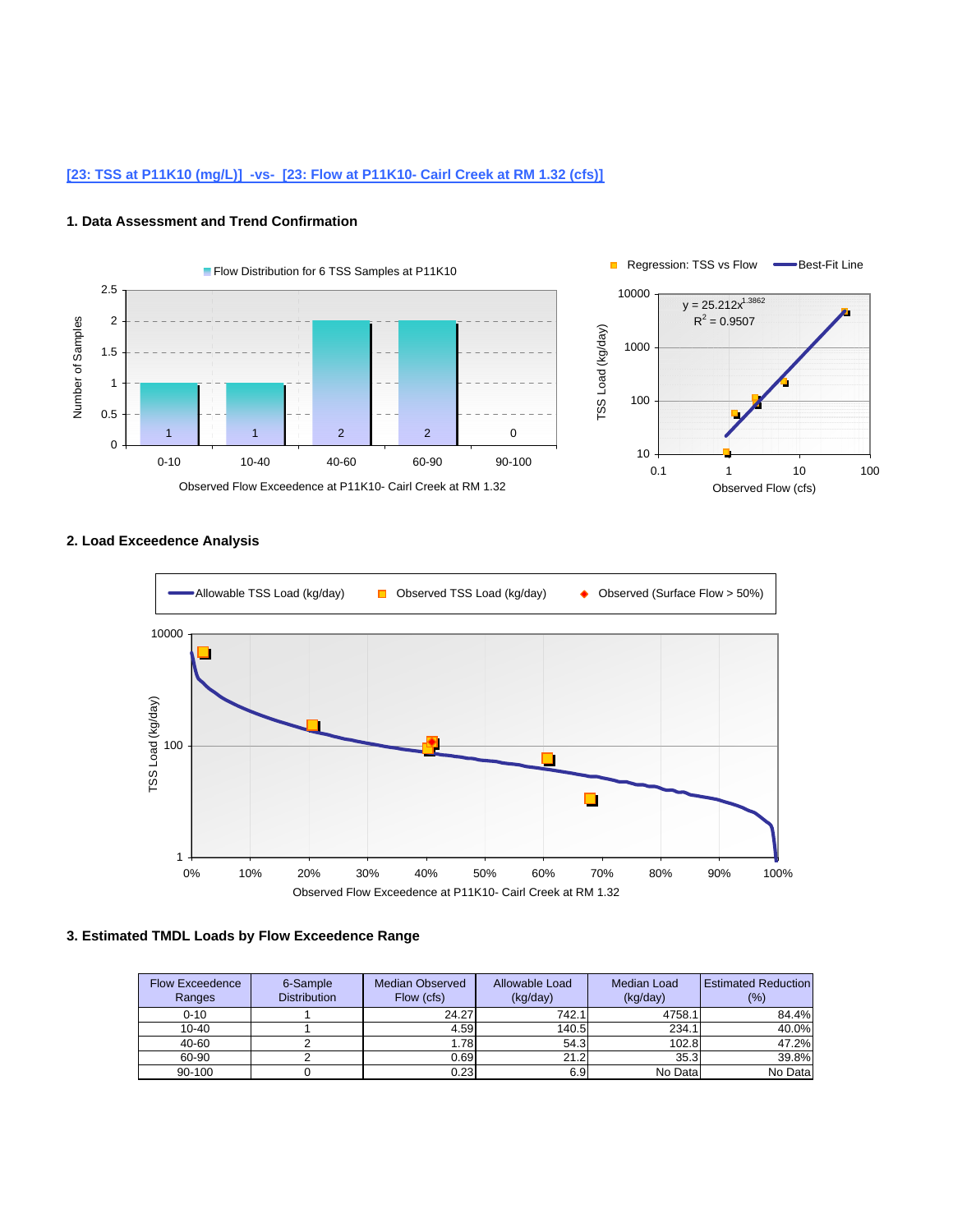# **[24: TSS at P11P08 (mg/L)] -vs- [24: Flow at P11P08- Swan Creek at RM 10.84 (cfs)]**

#### **1. Data Assessment and Trend Confirmation**



### **2. Load Exceedence Analysis**



| <b>Flow Exceedence</b><br>Ranges | 6-Sample<br><b>Distribution</b> | Median Observed<br>Flow (cfs) | Allowable Load<br>(kq/day) | Median Load<br>(kq/day) | <b>Estimated Reduction</b><br>(%) |
|----------------------------------|---------------------------------|-------------------------------|----------------------------|-------------------------|-----------------------------------|
| $0 - 10$                         |                                 | 716.80                        | 23675.0                    | No Data                 | No Data                           |
| $10 - 40$                        |                                 | 135.68                        | 4481.4                     | 22012.2                 | 79.6%                             |
| 40-60                            |                                 | 52.48                         | 1733.4                     | 1681.7                  | 0.0%                              |
| 60-90                            |                                 | 20.48                         | 676.4                      | 507.3                   | 0.0%                              |
| 90-100                           |                                 | 6.66                          | 219.9                      | No Data                 | No Data                           |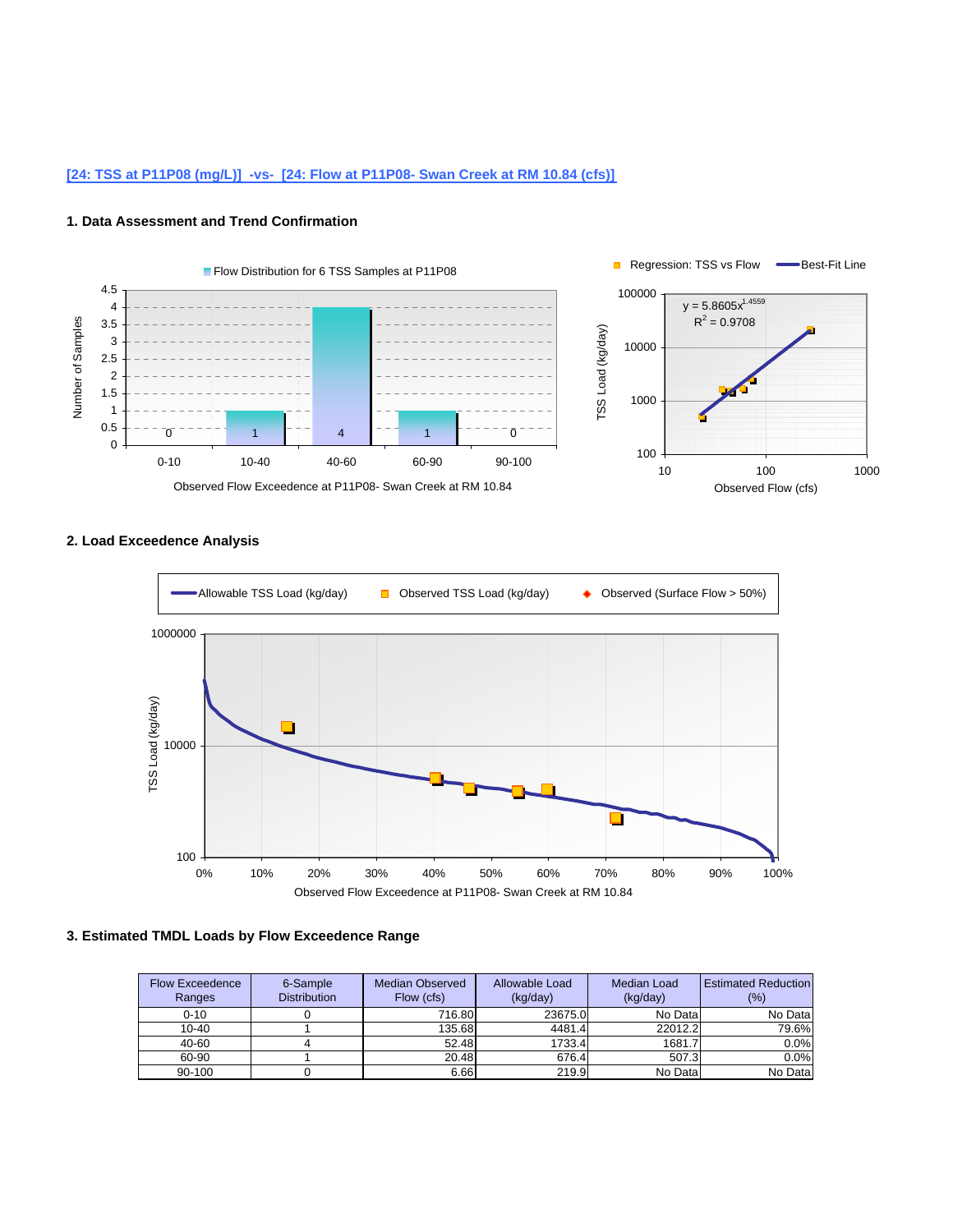# **[25: TSS at P11P05 (mg/L)] -vs- [25: Flow at P11P05- Swan Creek at RM 4.31 (cfs)]**

#### **1. Data Assessment and Trend Confirmation**



### **2. Load Exceedence Analysis**



| <b>Flow Exceedence</b><br>Ranges | 6-Sample<br><b>Distribution</b> | Median Observed<br>Flow (cfs) | Allowable Load<br>(kq/day) | Median Load<br>(kq/day) | <b>Estimated Reduction</b><br>(%) |
|----------------------------------|---------------------------------|-------------------------------|----------------------------|-------------------------|-----------------------------------|
| $0 - 10$                         |                                 | 746.67                        | 62110.4                    | No Data                 | No Data                           |
| $10 - 40$                        |                                 | 141.33                        | 11756.6                    | 18065.5                 | 34.9%                             |
| 40-60                            |                                 | 54.67                         | 4547.4                     | 998.2                   | 0.0%                              |
| 60-90                            |                                 | 21.33                         | 1774.6                     | 469.8                   | 0.0%                              |
| 90-100                           |                                 | 6.93                          | 576.8                      | No Data                 | No Data                           |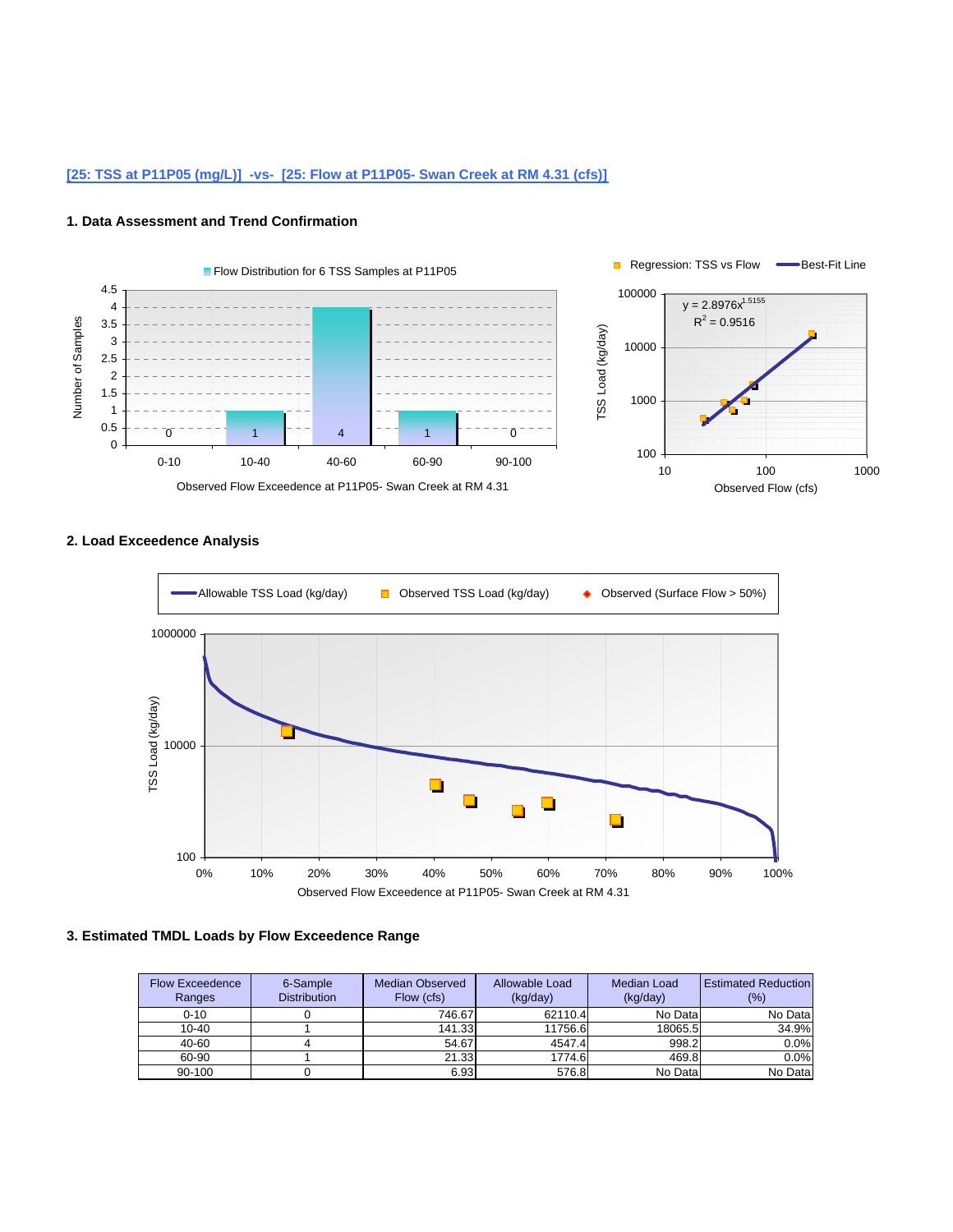# **[26: TSS at P11P03 (mg/L)] -vs- [26: Flow at P11P03- Swan Creek at RM 1.58 (cfs)]**

#### **1. Data Assessment and Trend Confirmation**



### **2. Load Exceedence Analysis**



| <b>Flow Exceedence</b><br>Ranges | 6-Sample<br><b>Distribution</b> | Median Observed<br>Flow (cfs) | Allowable Load<br>(kq/day) | Median Load<br>(kq/day) | <b>Estimated Reduction</b><br>(%) |
|----------------------------------|---------------------------------|-------------------------------|----------------------------|-------------------------|-----------------------------------|
| $0 - 10$                         |                                 | 757.87                        | 63042.1                    | No Data                 | No Data                           |
| $10 - 40$                        |                                 | 143.45                        | 11933.0                    | 19041.8                 | 37.3%                             |
| 40-60                            |                                 | 55.49                         | 4615.6                     | 746.6                   | 0.0%                              |
| 60-90                            |                                 | 21.65                         | 1801.2                     | 298.0                   | 0.0%                              |
| 90-100                           |                                 | 7.04                          | 585.4                      | No Data                 | No Data                           |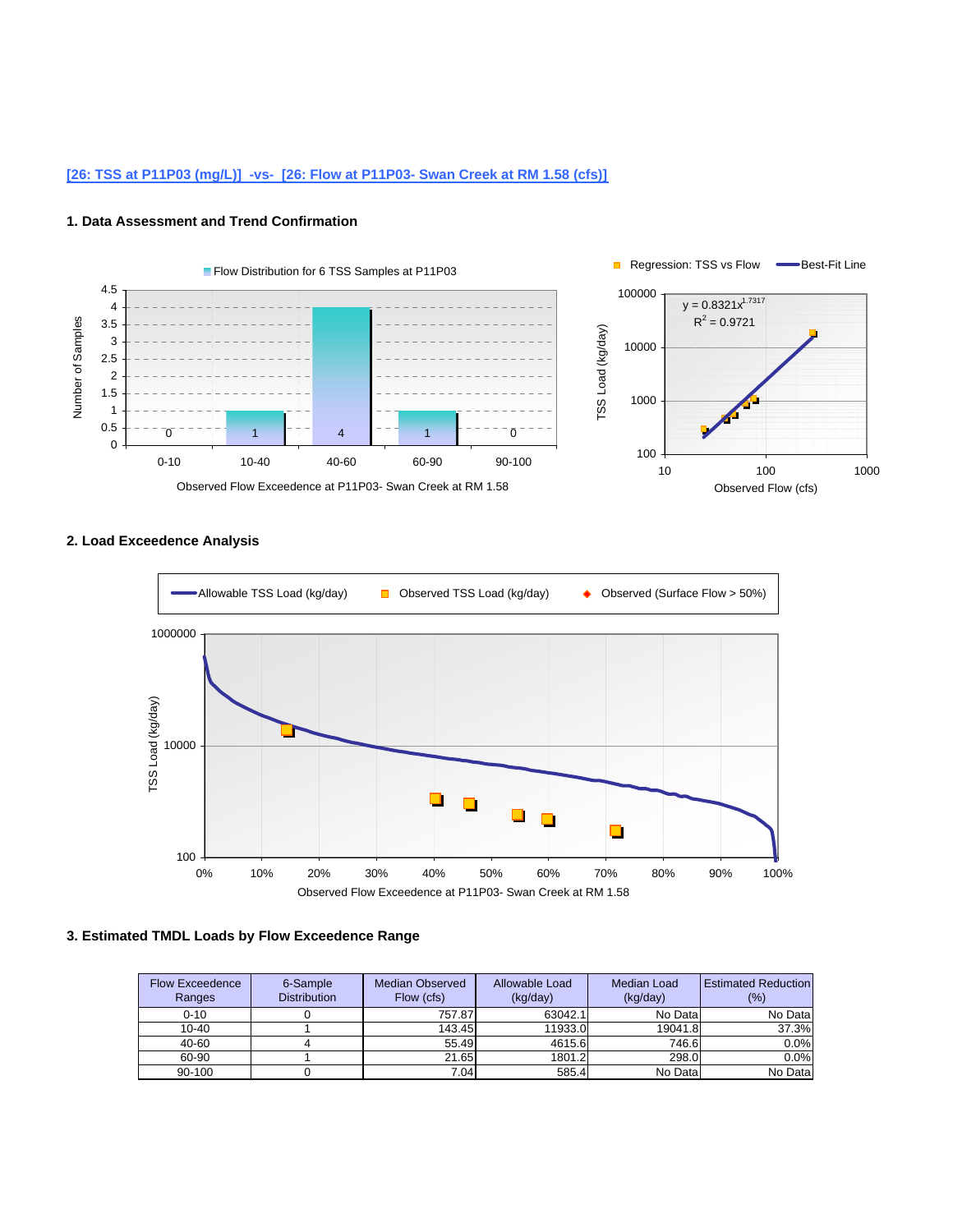# **[27: TSS at P11K07 (mg/L)] -vs- [27: Flow at P11K07- Swan Creek at RM 0.19 (cfs)]**

#### **1. Data Assessment and Trend Confirmation**



# **2. Load Exceedence Analysis**



| <b>Flow Exceedence</b><br>Ranges | 6-Sample<br><b>Distribution</b> | Median Observed<br>Flow (cfs) | Allowable Load<br>(kq/day) | Median Load<br>(kq/day) | <b>Estimated Reduction</b><br>(%) |
|----------------------------------|---------------------------------|-------------------------------|----------------------------|-------------------------|-----------------------------------|
| $0 - 10$                         |                                 | 761.60                        | 63352.6                    | No Data                 | No Data                           |
| $10 - 40$                        |                                 | 144.16                        | 11991.8                    | 7796.0                  | 0.0%                              |
| 40-60                            |                                 | 55.76                         | 4638.3                     | 3517.9                  | 0.0%                              |
| 60-90                            |                                 | 21.76                         | 1810.1                     | 2725.1                  | 33.6%                             |
| 90-100                           |                                 | 7.07                          | 588.3                      | No Data                 | No Data                           |